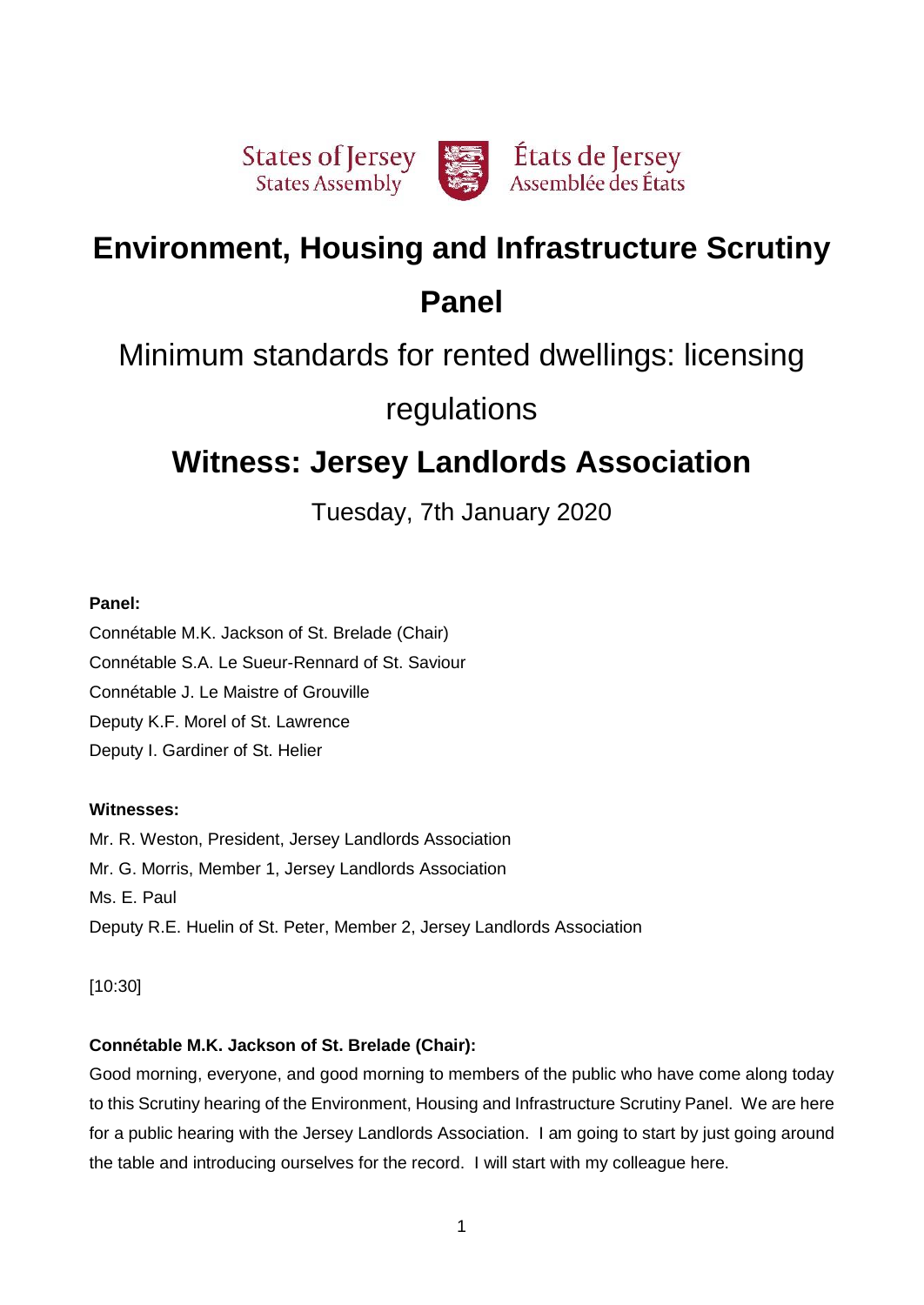## **Deputy K.F. Morel of St. Lawrence:**

Deputy Kirsten Morel, member of the panel.

**The Connétable of St. Brelade:**

Mike Jackson, chairman of the panel.

**Deputy I. Gardiner of St. Helier:**

Deputy Inna Gardiner, member of the panel.

## **Connétable J. Le Maistre of Grouville:**

John Le Maistre, Constable of Grouville.

## **Connétable S.A. Le Sueur-Rennard of St. Saviour:**

Sadie Le Sueur-Rennard, Constable of St. Saviour.

## **President, Jersey Landlords Association.**

Robert Weston, Honorary President of the Landlords Association.

## **Member 1, Jersey Landlords Association:**

Guy Morris, member of the Landlords Association.

## **Ms. E. Paul:**

Emma Paul.

## **Member 2, Jersey Landlords Association:**

Rowland Huelin, I am a member of the Jersey Landlords Association, on the committee, however I was hoping to address you for the final 15 minutes in my capacity as an independent member of the States Assembly, if that is okay.

## **The Connétable of St. Brelade:**

We will see how the time permits. We have a member at the back. You are Mrs …?

## **Female Speaker:**

I have just come out of interest.

## **The Connétable of St. Brelade:**

You are on the committee?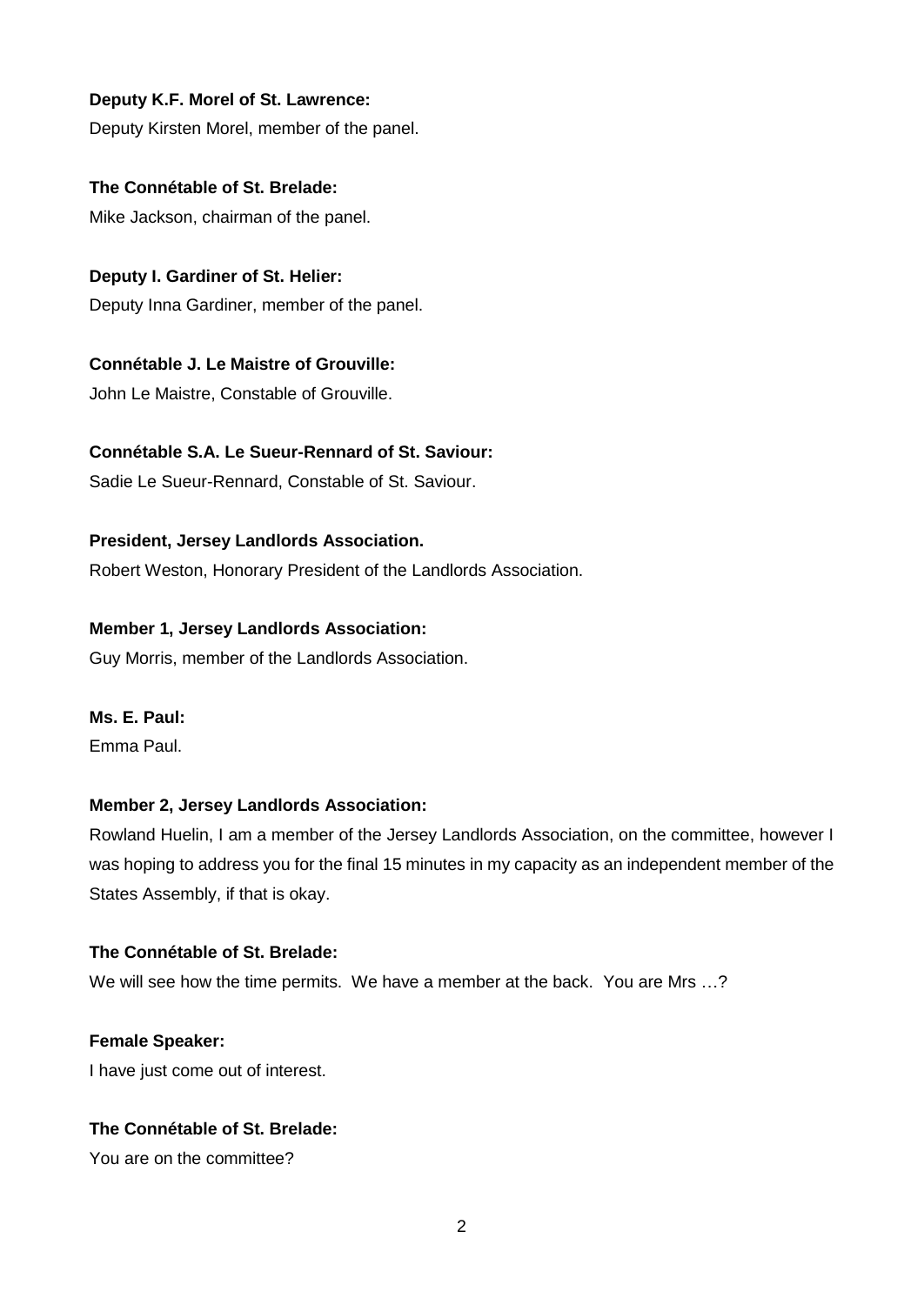#### **President, Jersey Landlords Association:**

No.

#### **The Connétable of St. Brelade:**

You are not, okay.

#### **President, Jersey Landlords Association:**

A member of the public.

#### **The Connétable of St. Brelade:**

We have Deputy Ahier at the back as well. Thank you very much for coming along. I would like to just start off by asking you to let us know what the structure of the J.L.A. (Jersey Landlords Association) is: how many members you have, what proportion of the landlords in the Island you think you represent.

#### **President, Jersey Landlords Association:**

If it is helpful, we view the situation, as regards this particular piece of legislation, believing that we represent every private residential landlord in the Island and some of the public ones as well inasmuch as we have discussed our views with many, many landlords. We have never yet found anybody who disagreed with the principles that we have set out in the paper, which has been submitted to you. As regards actual number of members, we used to be, for 19 years, the Jersey Lodging House Association and when the new laws started coming in a couple of years ago we then changed our constitution to become the Jersey Landlords Association so we and most of our committee and most of our members go back with our Association for 20 years, which is why we have a reasonable level of credibility. But we are very much like the Chamber of Commerce. We represent any landlord who wishes to be represented by us, if they want to become a member as well they can do. Some have chosen to be members, some have supplied us with information but not chosen to be members. It does not mean that we are any less providing information on their behalf. Our administrator lady, who we pay, has been with us for 9 years but 4 or 5 months ago she had a baby and she is still on leave for about another 2 or 3 weeks before she comes back. She keeps all of our figures, which means that at none of our meetings for the last 4 months we have had any figures given to us because she has not been there to do it. So I cannot give you exact numbers but I can tell you as the Lodging Housing Association we always had between 70 and 100 members, who are all lodging house proprietors, and since we opened up to ordinary private landlords, who are not lodging house proprietors, we have had huge amounts of interest and we have now got a website that went live just a few months ago, which allows people to join online. So I do not know the results of those yet.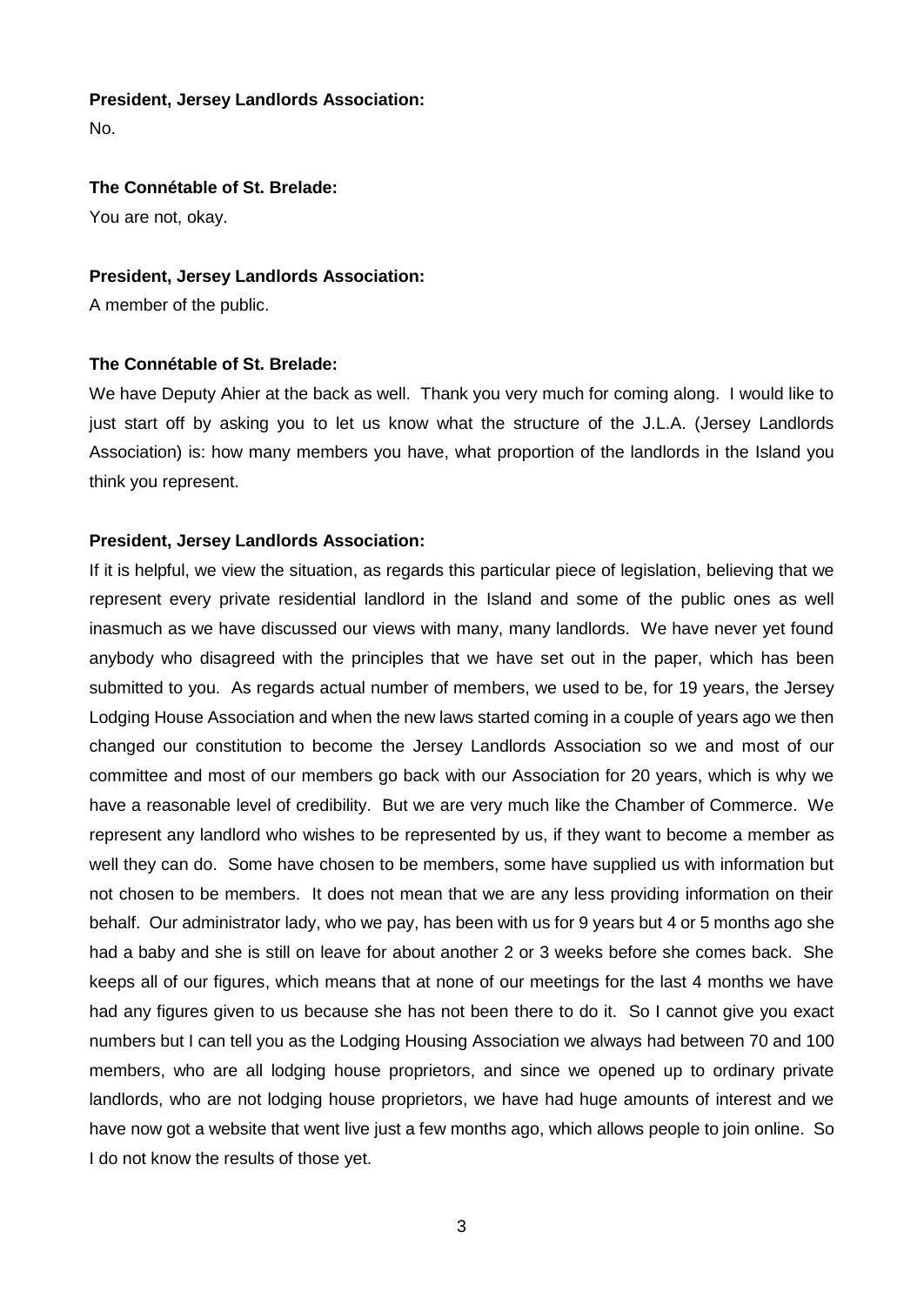### **The Connétable of St. Brelade:**

I am going to put you on the spot and just say: what is your impression of the regulations as presented by the department at the moment?

#### **President, Jersey Landlords Association:**

We think that they are a huge body of red tape and completely unnecessary because it duplicates what is already in place and some of which has been in place since 1934. As far as health and safety matters are concerned, not all of it has been in place that is now proposed, but we have not been consulted despite protestations that we have been consulted. We have not been consulted on the present regulations and in fact our presentation paper starts off with a page and a half or 2 pages of explaining that we have not been consulted and the nearest we have got to that was a lecture by the consultant to the department to health and safety where he told us what was intended but there was no enquiry as to what we thought about that. It was just: "This is what is going to happen." At that meeting - I attended 2 out of the 4 sessions that there were - there was a total of about 120 people attended, about a third or a half of whom were our own members, and nobody else appeared to attend at all because it was given very, very little publicity. So the consultation level has been very low. In fact your consideration of it as a panel has attracted far more responses than the presentations made by the Health and Safety Department. They kept a log of everybody who attended and I think the total was 120 people.

#### **The Connétable of Grouville:**

Do you accept that there is some accommodation that is unfit for purpose?

#### **President, Jersey Landlords Association:**

I am sure that there must be and there is no reason why the long-established law, which allows people to phone the Health and Safety Department and complain and have an inspector go round, that has always been in place. It is still in place today. The inspectors have powers to enforce remedial work where there is serious danger to people's lives or health, which is perfectly reasonable. We do not mind seeing some extension of that. What we think is almost unbearable is the suggestion that we now have yet another register of people who are landlords and for which they are going to have the privilege of being allowed to pay up to £200 per unit of accommodation per year in order to remain registered, not to mention things like their tenants being disturbed by inspection visits, which almost invariably prove to be a waste of time. If a tenant complains then so be it.

## **The Connétable of Grouville:**

It is said that if tenants complain there is a risk that they might get evicted or they might think they might get evicted because they have complained. Do you accept that is a possibility?

4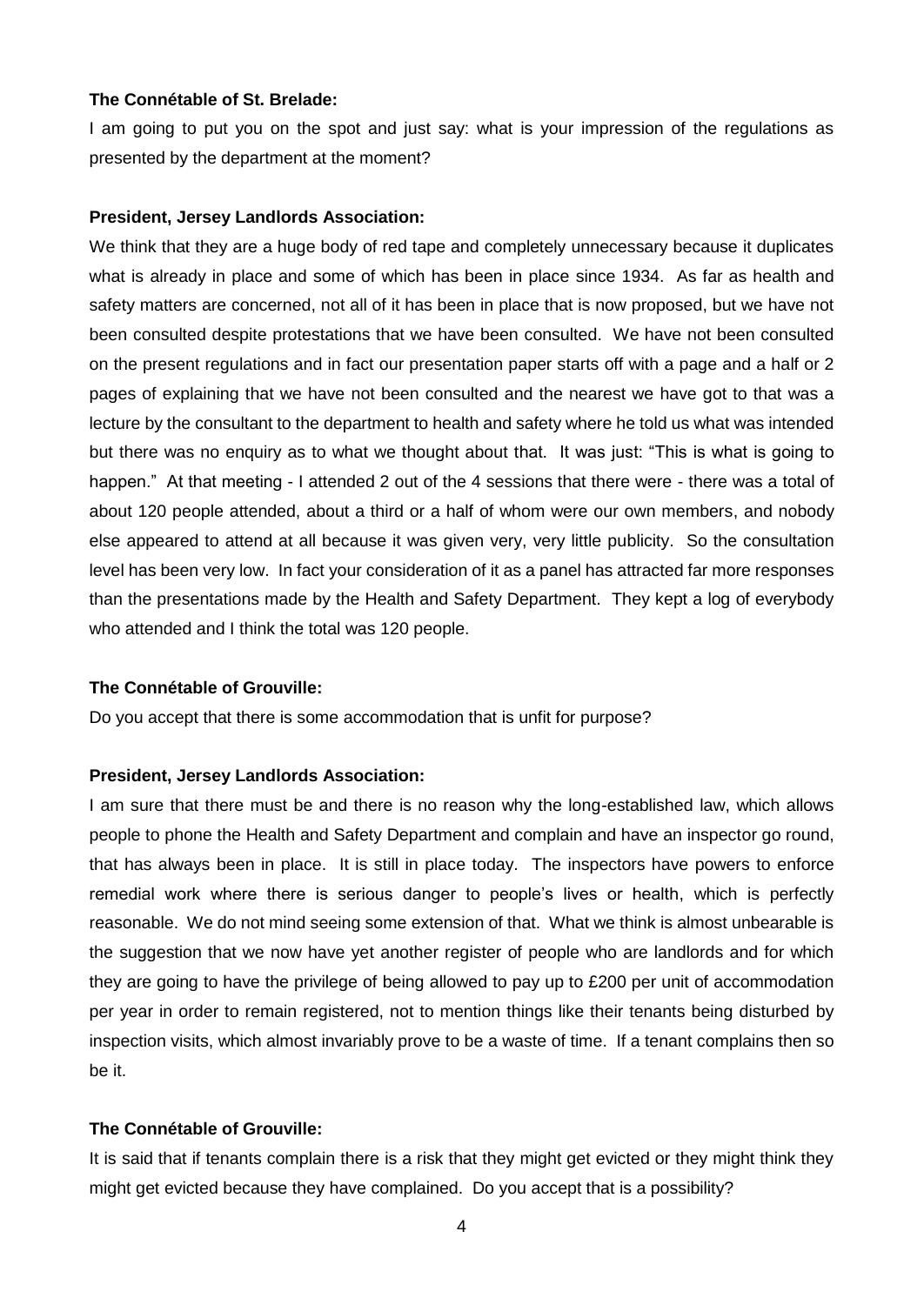#### **President, Jersey Landlords Association:**

No, because in 2012 a new law came in which is … may I ask you to answer this?

#### **Member 1, Jersey Landlords Association:**

Yes, of course. So the Residential Tenancy (Jersey) Law 2011 provides that if a landlord was to evict a tenant then they have to go to the court to do so. The court under Article 14 of the Residential Tenancy Law has a power to order a stay of eviction if they feel it is appropriate to do so. They can take into consideration a number of matters when doing so, 2 of which are whether the residential unit is dangerous to or bad for the health of its occupants or the public, and the pattern of eviction in other residential units let by the landlord. So what I think that means is that if there is a public health/environmental health issue with a rented unit and a tenant makes a complaint and they were to be evicted for that complaint they could then go to the court and say: "Please would you take this into consideration and stay the eviction against me?" I think the court can make a stay of eviction for as long as it considers necessary.

#### **Deputy I. Gardiner:**

Can you see that most of the problematic accommodation with health and safety issues, they are unqualified and when we are talking about unqualified we are talking about people who are not many years on the Island and probably they would not take landlord and would not go to the court. So we do have a problem and fear for this particular people/population that they will be evicted and they are not complaining, they are not coming forward.

#### **Deputy K.F. Morel:**

But they have to go to court. You are saying the landlord has to go to court.

#### **Deputy I. Gardiner:**

They would probably not take the landlord to the court.

#### **Member 1, Jersey Landlords Association:**

To clarify, in order to evict someone as a landlord, you need to take them to court in the first place if you did not come to an agreement to end the tenancy between you. In order to get them evicted you go to the court and that is when the tenant can stand up and say, because they are obliged to be there at the court as well to defend their interests: "Well there have been environmental health problems at the property, we reported it to Environmental Health. We are being evicted off the back of this" and the court is obliged to take those matters into consideration. I would say that the court would probably give a lot of weight to those kinds of complaints.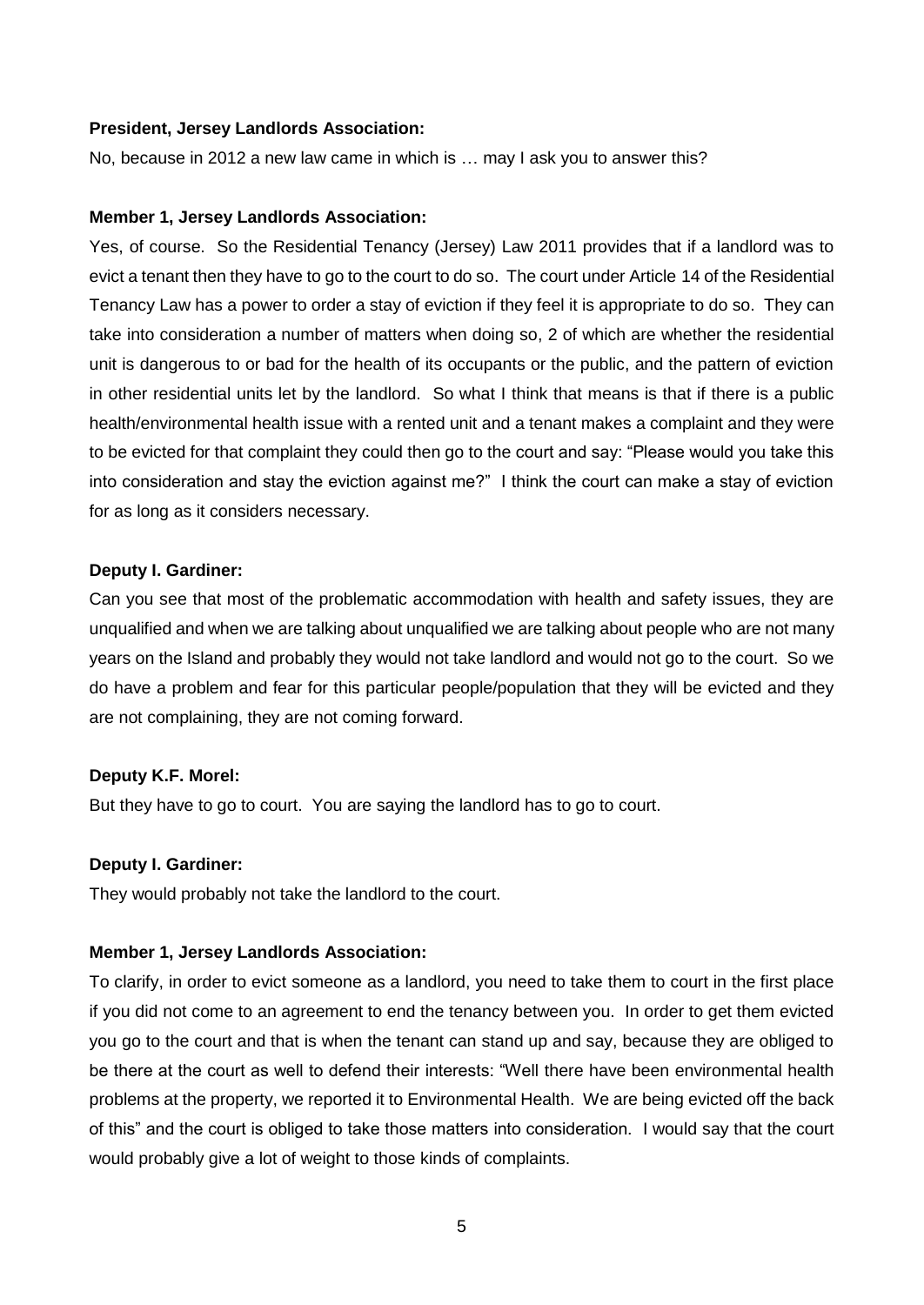## **Ms. E. Paul:**

Can I answer your question as well? You are saying …

## **Deputy I. Gardiner:**

They are usually not coming forward. They are not going towards a complaint.

## **Ms. E. Paul:**

What you are saying is the problem is in the registered market and that they would not come forward. Therefore your idea is if we licence and we have these inspections then that would not happen?

## **Deputy I. Gardiner:**

There are more checks in place to ensure that the accommodation according to this other level that complied with, say, health and safety.

## **Ms. E. Paul:**

Okay, but in the market I have just mentioned that you are particularly concerned about there already are those checks. In the registered market we get checked every year. An environmental officer comes round every year.

## **Deputy I. Gardiner:**

The question is if all of them are registered because another concern - this will be interesting to see - and this is what came up from the department, that some of the accommodation that is rented out are not registered. They are part of the housing and people live there in one bedroom that is attached to the house and it has never been registered.

#### **Ms. E. Paul:**

You started the conversation just then by saying that a lot of the problems were with accommodation for people who are coming over who are not qualified; they are in registered accommodation not in an entitled market. Specifically you said there was a problem in that market with substandard accommodation. What I am saying back to you is that market is already registered. All units are registered by the Population Office and all units are inspected on an annual basis.

## **Deputy K.F. Morel:**

That is in lodging houses.

## **Deputy I. Gardiner:**

It is in lodging houses, there is unqualified …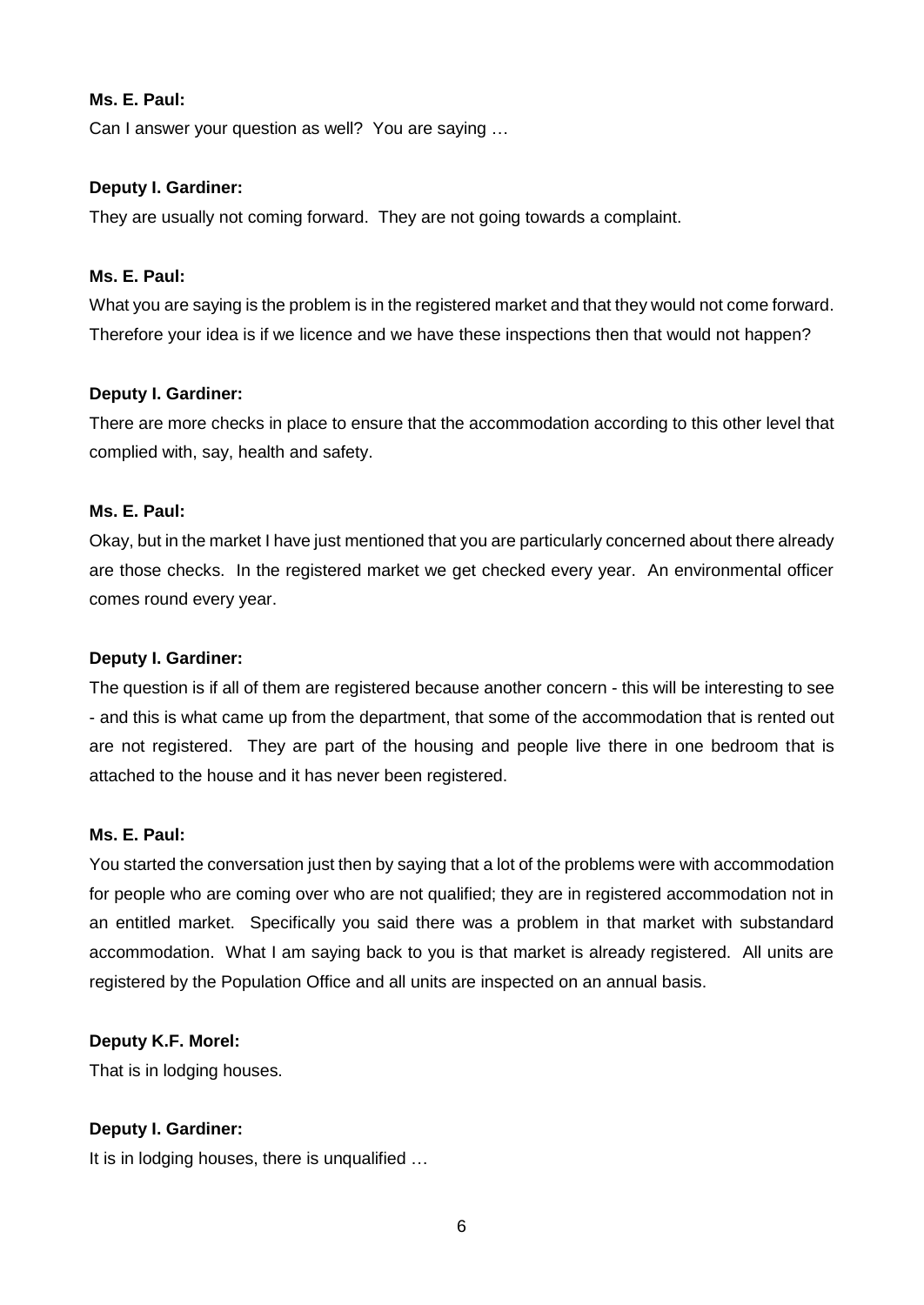## **Ms. E. Paul:**

So what I am saying is your argument does not run therefore if we register everything.

## **Deputy K.F. Morel:**

But unqualified accommodation which is not lodging houses.

## **Deputy I. Gardiner:**

Yes, that is what I meant. Yes, sorry, I probably did not use the right …

## **Ms. E. Paul:**

But what is unqualified accommodation?

## **Deputy K.F. Morel:**

It could be my house; a garage conversion on my own house where someone is staying, that sort of thing.

## **Member 1, Jersey Landlords Association:**

That would be governed by the Residential Tenancy Law and the court would give those the protection I mentioned before.

## **The Connétable of Grouville:**

You would not necessarily expect a tenant to know that though, would you?

#### **President, Jersey Landlords Association:**

That is the problem, they are not being told by the Citizens Advice Bureau and by the relevant departments: "You are entitled to do this, that and the other." It is rather like where a tenant is responsible for some damage to a problem, particularly for example damp, mould where their bathroom gets black mould in it because they refuse to open a window or switch on the ventilation when they are having a shower and they do not go round afterwards and wipe it, the department will tell you in English and on the website why it is the tenant's fault for not doing this, that and the other and what they must do. After pressure by us they have now increased that to 3 languages.

## **The Connétable of Grouville:**

Polish and what other?

## **President, Jersey Landlords Association:**

And Portuguese. But we have asked them to put it in 8 or 10 languages.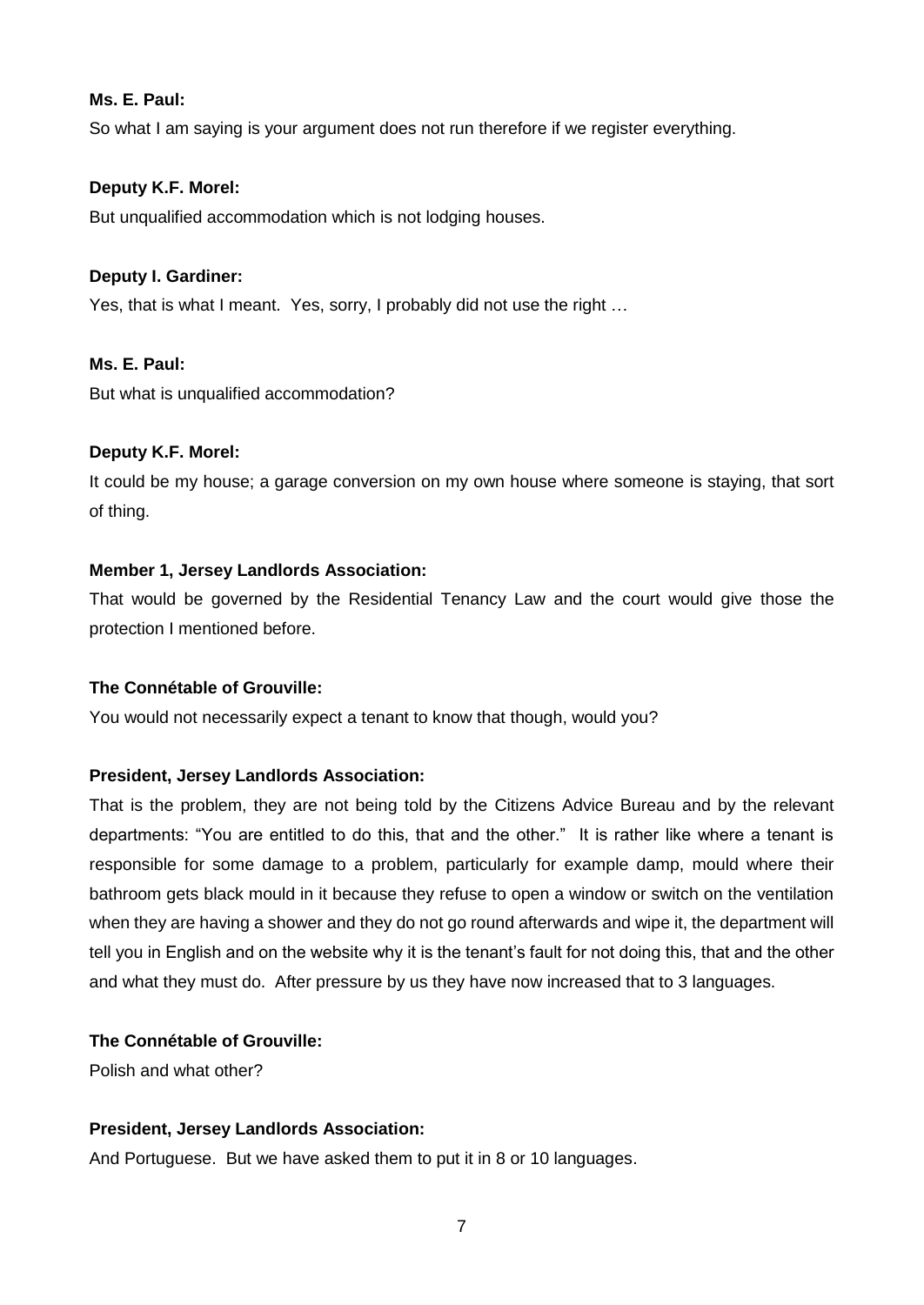#### [10:45]

Because that is the biggest problem that we all face as landlords is that they do not keep their own premises to the standard that they want it to be because they simply do not realise the things that they need to know. I am just putting that in as an analogy also to such things as they have the right to complain. They have the right to go to the department and get them to come and look at something which is unliveable or dangerous or anything else. Some people who know it have used it. I have had it used against me. As it happens a particular tenant was doing it out of spite and lost their case but nonetheless we have had occasions, and almost every landlord has had an occasion, where people have complained about their accommodation but the problem was being caused by their own failure to keep to their contract and keep the place clean and tidy and so on. But if I may just address a bit further Deputy Gardiner's question. There are units of accommodation in the Island, many of them I think, which are of not uninhabitable standard but of low standard compared with what you might call basic safety standards. But the quid pro quo is that they are very cheap. To give you an example, some of the summer seasonal accommodation for staff, particularly agricultural workers where they only work in the summer months, it is not really essential to life that their accommodation be completely draft proof and completely insulated with whatever is necessary to keep it warm and hot and so on because they are not there in the winter. They are only there for 7 months or something or 8 months in the summer months. So if they can get accommodation not at the £150 a week that was suggested by the Minister on 3rd December hearing but as low as £60 a week, for example, and you ask them: "Do they want their place improving, in which case the rent will go to £120 or £150 a week or would they sooner continue for the next 4 months or 6 months in something at £60" invariably they say: "I would sooner have the cheaper rent because I want to send all my money back to my family in whatever Eastern European country it is because they have no money, they cannot get work, and so on, and I want to send back as much as possible. At the end of the period I go home and my mortgage has been paid at home" and that sort of thing. There are good reasons for all of that but all of those would go by the board. If everything was inspected all of those cheap properties would certainly disappear off the market altogether.

#### **Deputy K.F. Morel:**

Can I just ask: you talk about cheap properties, is there any change in the market at the moment? Do you see there being a loss of any sort of properties currently?

#### **President, Jersey Landlords Association:**

Yes. Mr. Chairman, because a lot of questions have already been asked on things that I have prepared, I have got a 2 to 3-minute speech to just cover quite a few of these points. If I may say it and then just carry on with the questions I think it will answer quite a few questions.

8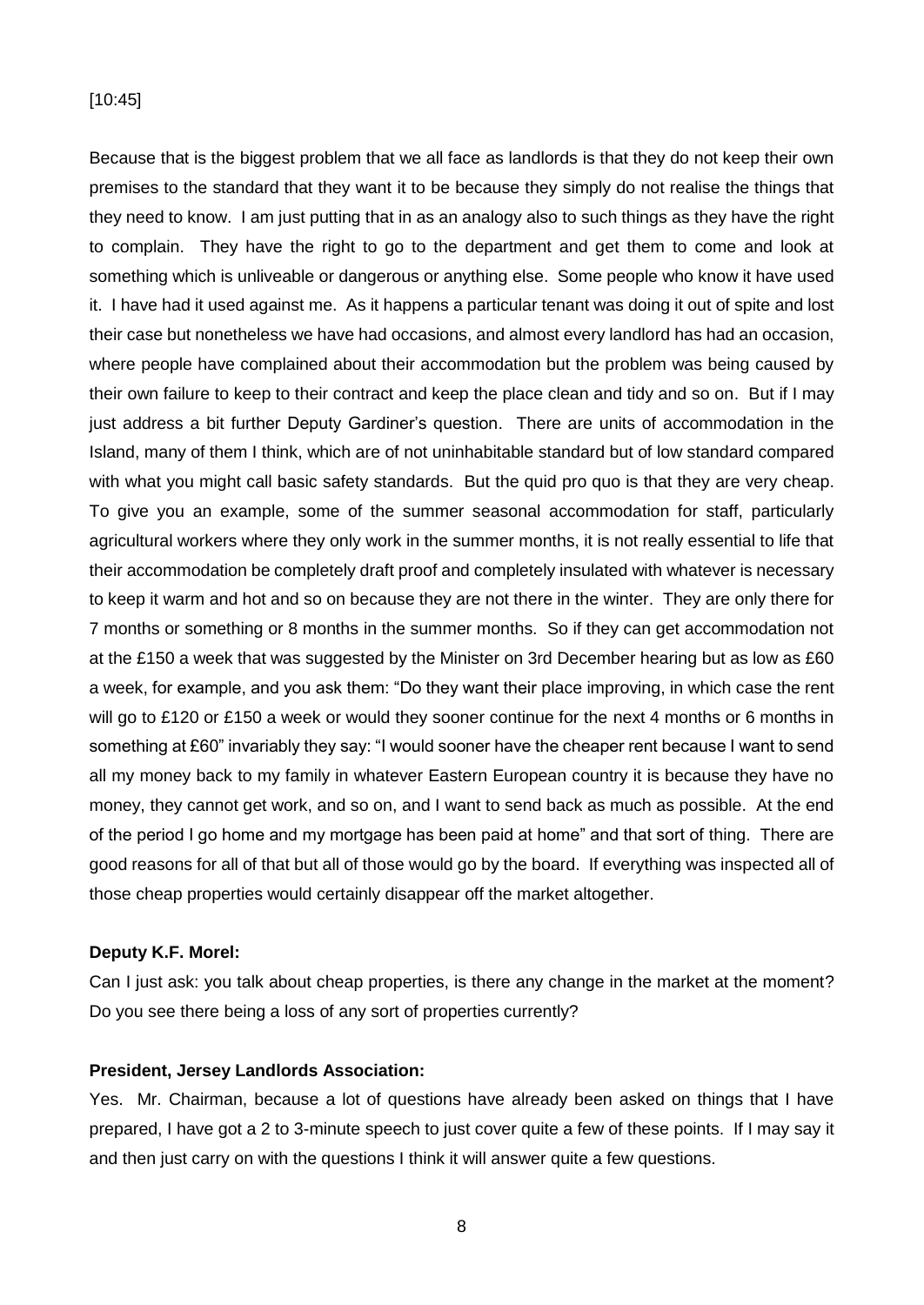### **The Connétable of St. Brelade:**

Let us just get a few things out of the way first because they may be covered and we like to explore as we go through. We have a very finite time.

## **President, Jersey Landlords Association:**

Whichever way you prefer to do it.

## **The Connétable of St. Brelade:**

I think I would like to get back on to our plan to a degree in that you suggested earlier on the absence of your secretary made it difficult to understand where the numbers were coming from. But the indications were from submissions that there are something like 11,000 more dwelling units housing around 25,000 people, which is about a quarter of the population. How have you determined that figure? Do you have any idea?

## **President, Jersey Landlords Association:**

I was going to start by saying thank you very much for looking at our paperwork and so on because you have obviously looked at quite a lot of the stuff; you have picked those figures out for a start. I mean you may not have red it cover to cover but in there at paragraph 17 of our paper that explains the mathematics of how we got to our figures, and it is all based on the 2011 census which identified exactly how many rented dwellings there were in the Island and how many people lived in them. We have extrapolated those figures to take into account the additional population, which has gone up from 97,000 to 107,000 now, and then we have made the assumption … at that time, by the way, 32 per cent in 2011 of accommodation in the Island was owned by and let out by private landlords. We have now reduced it to 23.4 per cent, I think it is, because we wanted to be on the right side and not claim that there are more private landlords in the Island than there are but the starting point was that 2011 census. Now next year we have got another census coming up and to be passing this proposed law before we have the results of that census is putting the tail before the horse or the cart before the horse or something.

## **The Connétable of St. Brelade:**

You mentioned earlier on the meeting of 3rd December where the Minister for the Environment suggested that it was not going to cost the taxpayer any more in terms of employing additional personnel to conduct inspections. He told us that he expected some 9,000 properties will not need to be inspected, that is excluding social housing, as they have already been inspected through the Rent Safe scheme. What would be your answer to that?

## **President, Jersey Landlords Association:**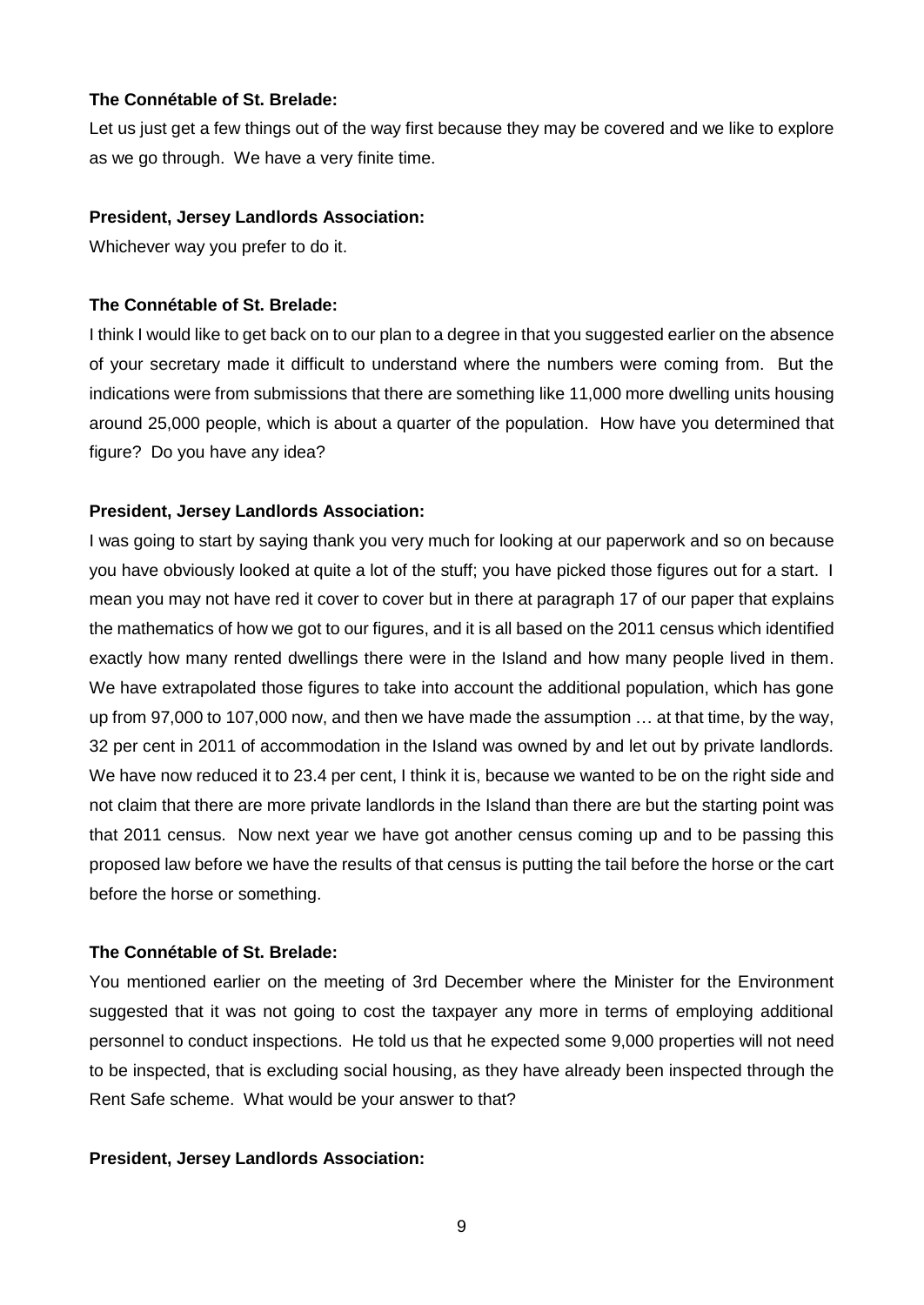Until 6 months ago when they made a concerted effort to get Andium and other trust properties and the J.E.C. (Jersey Electricity Company) and others like that to bring in their properties, and so of the approximately 5,000 or so that are now on Rent Safe, they have come in, in the last 6 months, and they have - mostly particularly Andium - been given a free run at it. They have been assured that they will not pay a penny by way of fees. Andium have made it very clear, in fact my colleague Emma may have some information there on how the figures are made up exactly. But it is quite clear that they have the view, in fact you have a letter there, have you not?

## **Ms. E. Paul:**

The letter came out in the consultation feedback and they had obviously written to Andium Homes and Andium basically said while they are supportive of initiatives improving housing standards they were very keen at first to join the Rent Safe scheme when it was first launched: "As you know several discussions were held with Environmental Health in that regard. It was unfortunate that our initial enthusiasm to join was dampened somewhat when it appeared from a 2017 Scrutiny hearing that a significant charge would be levied for registering with the Rent Safe scheme. The half a million pounds or so of fees indicated in the 2017 Scrutiny hearing would have impacted very significantly on tenants either directly through increased charges or by a reduction in services such as maintenance. Our board was understandably concerned that joining the scheme under those circumstances would have been counterproductive."

#### **President, Jersey Landlords Association:**

Of course the result of that was that they are not being charged anything now and I can tell you that all the landlords in the Island would be much happier if they were not being charged anything as to balance with that. But the fact is that they have been given special terms in order to get them to join. As far as other landlords and the housing trusts and Andium are concerned, there are only about, I think, 30 or 40 or 45 that have joined out of 7,000 at least private landlords. It is such a tiny percentage that it is meaningless.

## **Member 2, Jersey Landlords Association:**

Can I be so bold as to give you some up-to-date figures dated 10th December?

## **The Connétable of St. Brelade:**

Please do.

#### **Member 2, Jersey Landlords Association:**

These figures are that there are 7,569 properties registered in Rent Safe of which 4,397 are Andium. That means that is 3,172 private landlords. If you take another piece of information which is relevant, it is the amount of properties that are registered currently with the mydeposit scheme, again back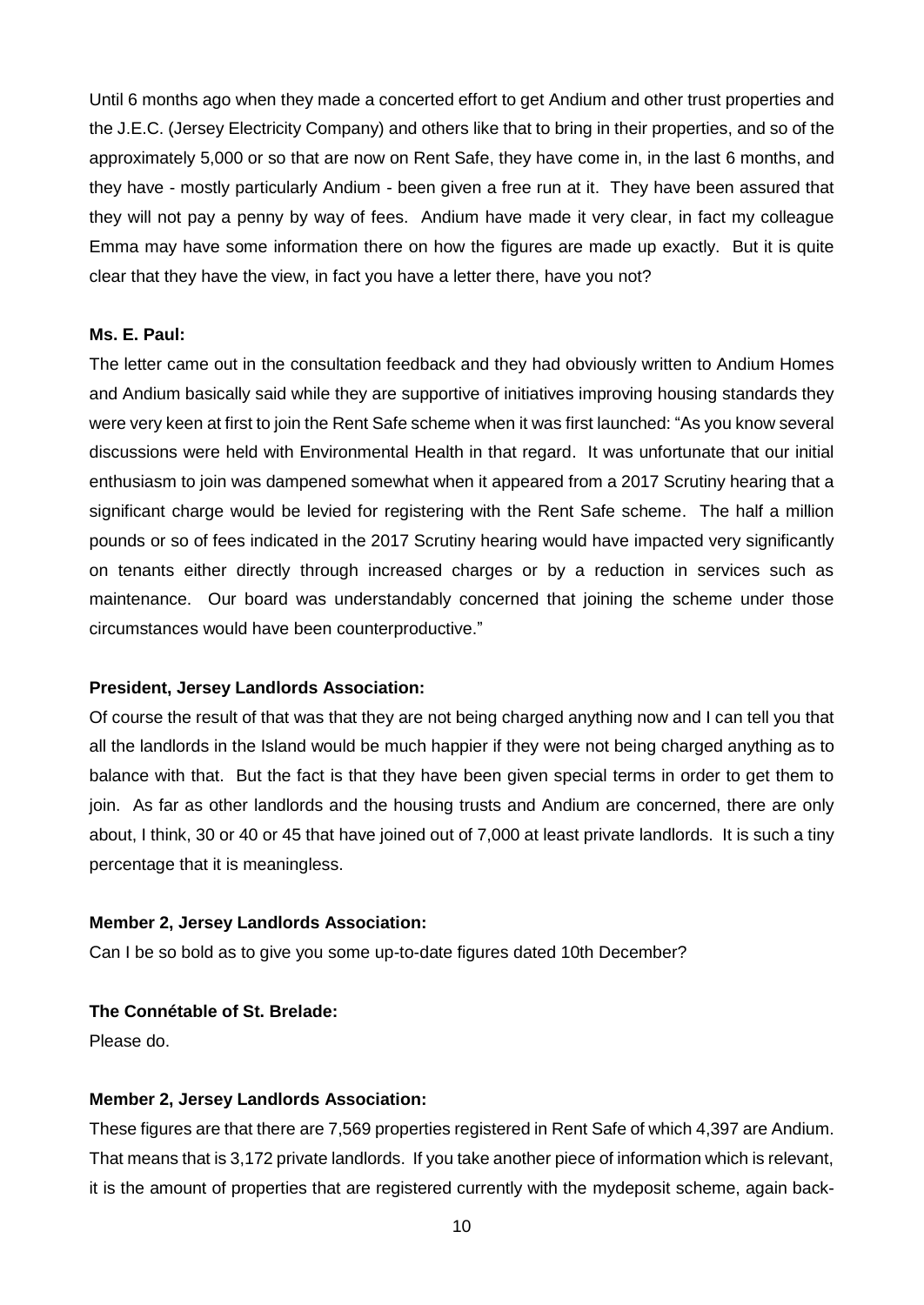dated at the last report, which I think is the end of November when that year finished, there are 13,293 properties registered with mydeposits. That does not include the properties where deposits are not held, which are quite high.

## **Ms. E. Paul:**

Not with Andium.

#### **Member 2, Jersey Landlords Association:**

No, not Andium.

#### **Ms. E. Paul:**

They do not take deposits.

### **Member 2, Jersey Landlords Association:**

That does not include Andium. That is the number of tenancy deposits in private landlords in mydeposit. I would suggest that means there is well in excess of 10,000 properties not yet registered on Rent Safe. So there is an enormous amount of backlog.

## **Deputy K.F. Morel:**

Can I just say as well, this is a slight aside, is your 13,000 figure there chimes in with your submission but the Housing Needs analysis puts it at 10,360. So it is makes me question the Housing Needs analysis, how well researched that has been.

### **President, Jersey Landlords Association:**

If we may move on to answering in a bit more depth the question of this number of landlords who are involved, all the figures that have been produced are essentially estimates by either the Housing Department or the Environmental Health Department or by us and by the Statistics Department, et cetera, they are all estimates of one sort or another but they are all remarkably close to each other, within 1,000 or 2,000. We have said 11,000 and somebody there said 10,300. They are all fairly close. The problem is that at the 3rd December hearing your witnesses very clearly stated, in particular the consultant - because I have not listened through to it - that there is no such information available in Jersey. Shall I just say they are clearly mistaken because in 2012 the law was passed which was called … well part 4. There is 2012 the Control of Housing and Work Law and since it became active in mid-2013, which is 6½ years ago, that law imposes a giant duty on landlords and tenants to notify the Chief Minister on the appropriate form of every new tenancy in a rented property that occurs where the tenant is likely to be staying for 3 months or longer. For the last 6½ years a huge amount of dynamic current data has been sent to the Chief Minister - in that case the Minister is the Chief Minister - so it is sent to the Population Office, and what have they done with it? They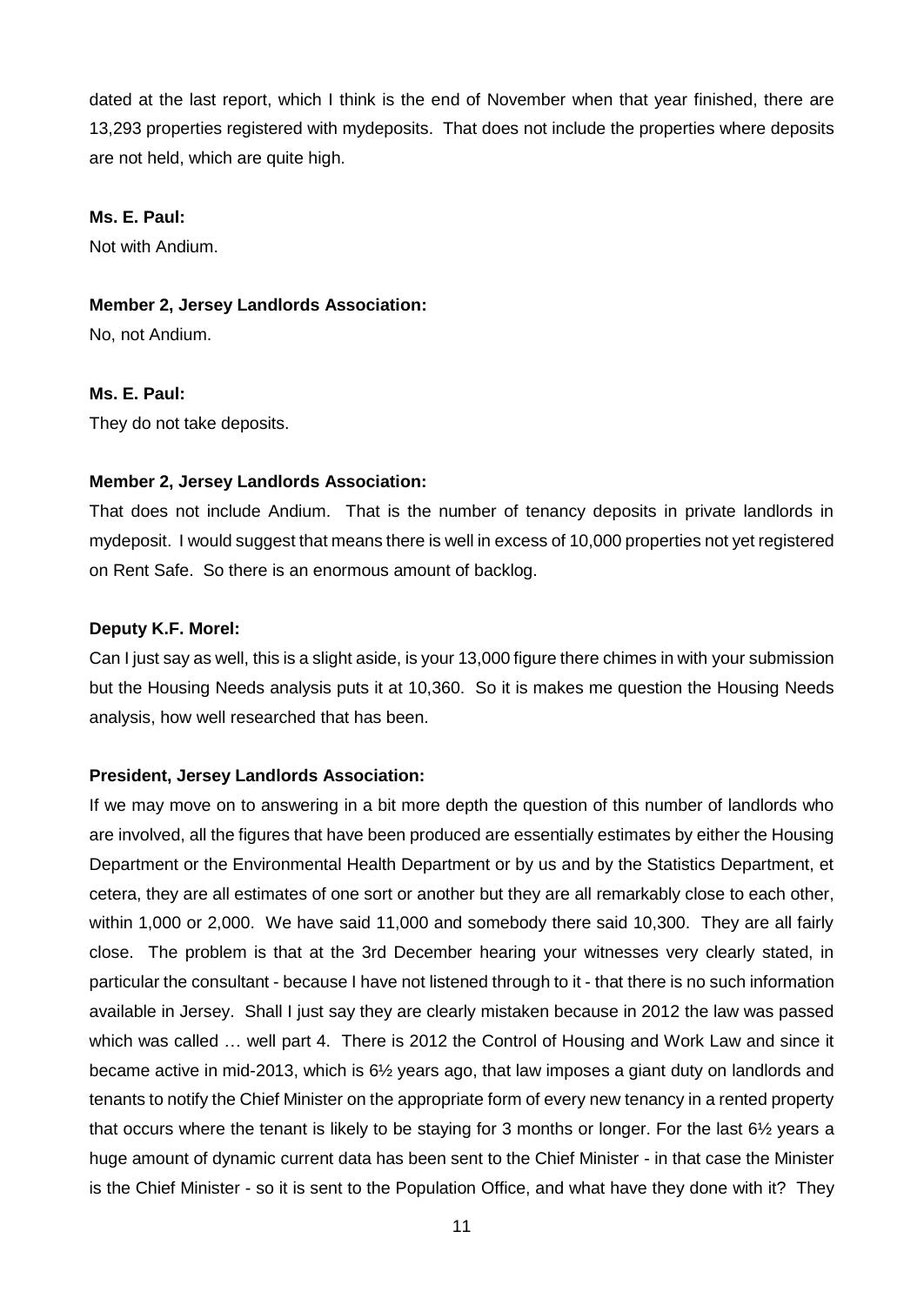have not collated it into a list. Therefore Mr. Petrie would say: "Oh, there is no such information available in the States." What about the Income Tax Department? Everybody who pays income tax are all lodging their information with the Income Tax Department. The law enables departments of the States to obtain information from each other now. This particular law specifies very specifically, there is an article which says there must be a right for the Minister to obtain this.

## **The Connétable of St. Brelade:**

You are not wrong.

## **Deputy I. Gardiner:**

Just for clarification: is any new property should register or any property?

## **President, Jersey Landlords Association:**

Absolutely any property every time there is a change of tenancy it has to be …

## **Deputy I. Gardiner:**

No, if there is no change of tenancy.

## **President, Jersey Landlords Association:**

If there is no change of tenancy, you mean where there is an existing one?

## **Ms. E. Paul:**

It is only triggered on change of tenancy.

## **President, Jersey Landlords Association:**

Change of tenancy. But every time there is a change of tenancy that happens. But if you collate these several lists that exist already, even Parish rating lists know where every rented property is in the Island. If they were all collated together you do not have to develop a whole new register at £200 per year per unit …

## **The Connétable of St. Brelade:**

I think it is quite clear there is a disparity in the figures being utilised in this law and I just want to take us on to the money side of it. The suggestion is from the Treasury estimates that approximately £600,000 income will be raised through the scheme and costed against all environmental regulatory schemes rather than the money being applied to fund these regulations.

## **President, Jersey Landlords Association:**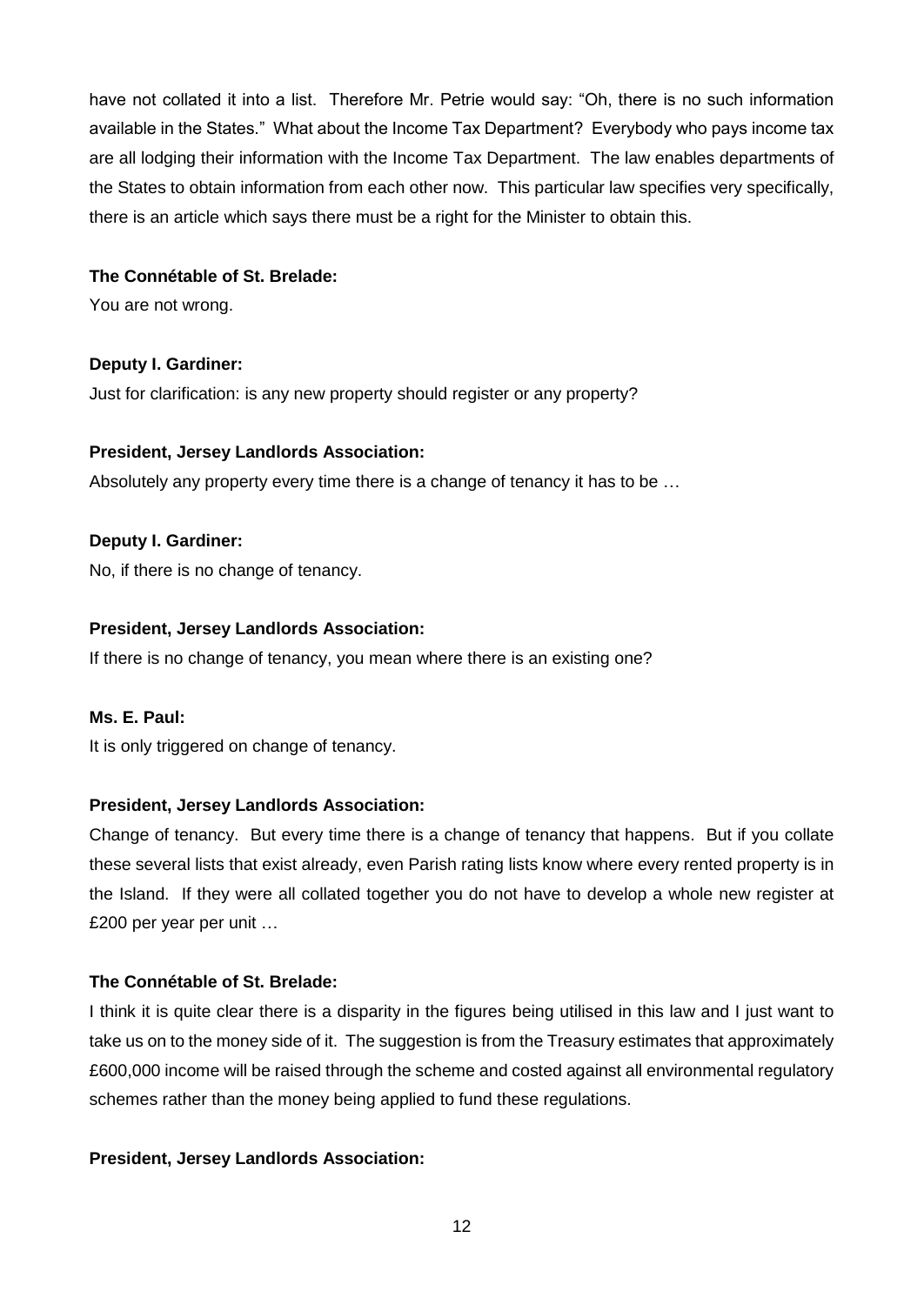We calculated it is up to £2.5 million per year if they were to charge every private landlord of every unit every year and they did not get discounts for being in the Rent Safe scheme it would be over £2.5 million a year. Of course they say this is going to have no impact on manpower. If there is no impact on manpower there is no additional cost. If there is no additional cost what justifies them making a charge? It is just a taxation, it is stealth taxation.

## **The Connétable of St. Brelade:**

There is a suggestion that the charge would be the same for a one-bedroom flat as it would be for a 4-bedroom house; what would your observation be on that?

## **President, Jersey Landlords Association:**

That is probably ridiculous but there should not be a charge at all. In which case it would be the same for everybody of no charge. The States does have to do something to control, if you like, the population. That has to be accepted. Whether we allow it to grow or whether we do not allow it to grow is all dependent on such things as the ageing nature of the population, which nobody was even aware of the ageing nature of the population until 1997 and that was when I published a paper on it and it is still followed to this day that paper; what is in the paper about ageing population. Nobody knew about it but the fact is that most of our economic needs and housing and so on is caused not by immigration but by (a) a successful economy and we could get rid of all of those people overnight by just letting the economy collapse.

[11:00]

Stop doing finance industry and so on and soon there would be loads of houses available at half the price that they are at the moment. Is that what we all want? I do not think so but maybe it is. But it is things like that plus the ageing nature of the population where you need to have 2 taxpayers for every pensioner and at the moment we have only got  $1\frac{1}{2}$  taxpayers for every pensioner. That means officially we need to get a lot more immigrants, maybe another 20,000 or 30,000 in who are working taxpayers in order to generate enough revenue to keep paying pensions, healthcare, residential …

## **The Connétable of St. Brelade:**

And they all need to be housed. You suggested earlier on that that you had not really been consulted as you would wish from the Government's point of view. It is quite difficult for Government to consult these days, is my opinion, because there are so many different channels in which you can do that. What would be your suggestion as to how they could consult better?

## **President, Jersey Landlords Association:**

13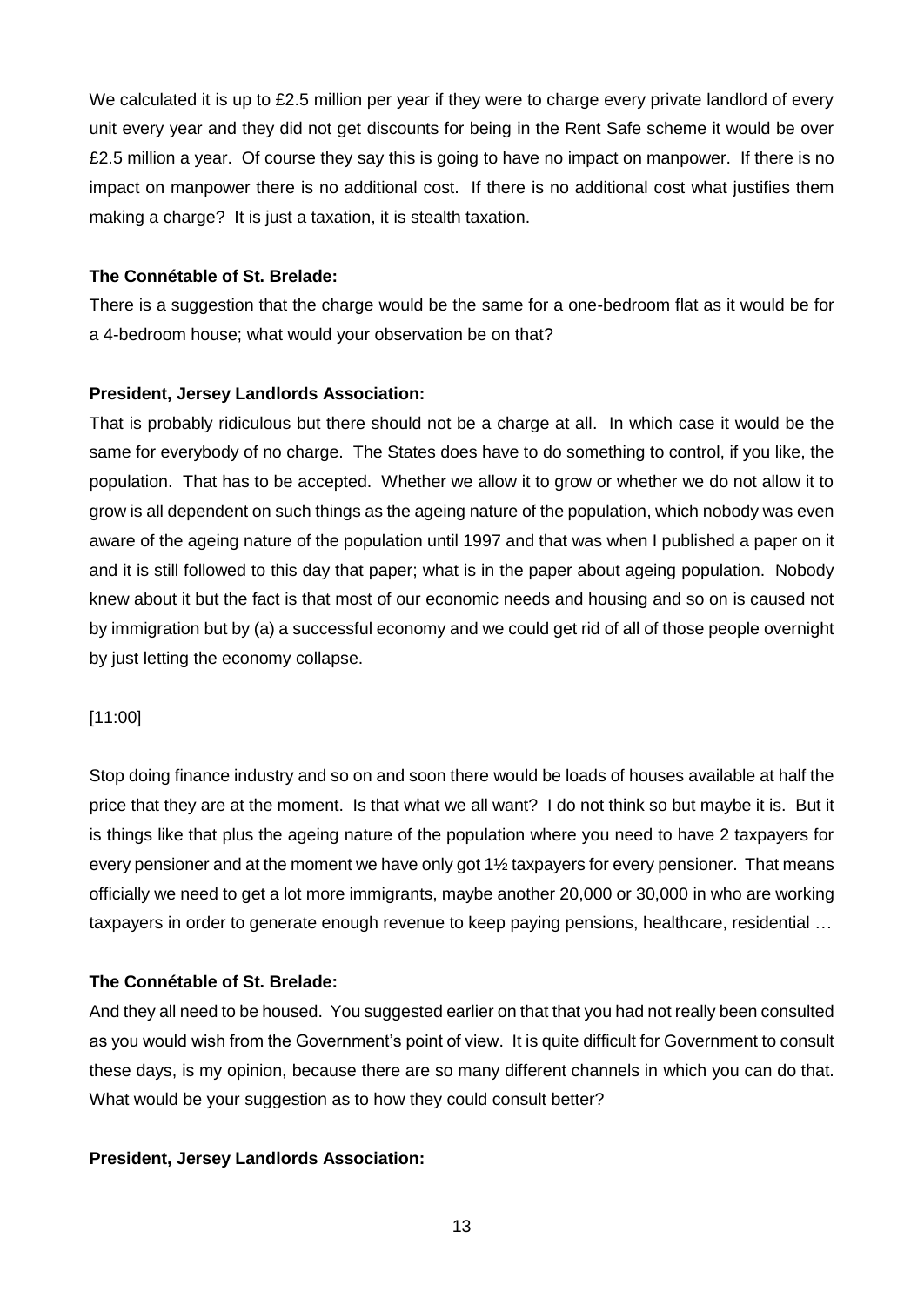It happened in 1997, I have already blown my own trumpet on notifying Jersey of the commencement of the ageing population problem. At that time, Frank Walker was the president of the relevant committee, which was the Policy and Resources Committee. He called a seminar which was attended by all major civil servants in the Island, all politicians - literally every politician in the Island - and a lot of other stakeholders. There were between 70 and 100 people in the room. I was invited to address the room on my paper for half an hour or so, which I did, and apart from one or 2 sceptical politicians, I will not name them, but there were one or 2 sceptical who said: "Oh, we all know Mr. Weston's views, we do not need to hear it all over again" and Frank says: "No, you are going to hear it whether you like it or not" so they did hear it. That worked extremely well because all the key players were in the same room at the same time and there was a meaningful debate for about 3 hours where people were listening to what other people were saying. That has not happened in this consultation process that is alleged to have taken place on this law. Even the previous laws when the definition was going to be agreed as to what would constitute a basic minimum standard, Deputy Luce, and following him Deputy Young, stood up in the States and assured Members that, by name, Jersey Landlords Association would be consulted on what would be deemed to be basic standard information. We were never consulted.

#### **Deputy K.F. Morel:**

Have you received any written communication from the department with regard to asking for your views on these regulations?

**President, Jersey Landlords Association:**

No.

# **Deputy K.F. Morel:**

Any verbal communication?

#### **President, Jersey Landlords Association:**

No, we invited ourselves and asked ourselves for meetings and that sort of thing. Never granted.

## **Deputy K.F. Morel:**

You say you have not had any meetings?

#### **President, Jersey Landlords Association:**

Not on these issues. We have had discussions and meetings on various issues but on that particular one that I have just mentioned about definition of basic minimum standards, never been discussed and I notice at the hearing on 3rd December new issues are now starting to creep in, particularly about, for example, insulation and heating costs and so on. Is the question of heating costs a life-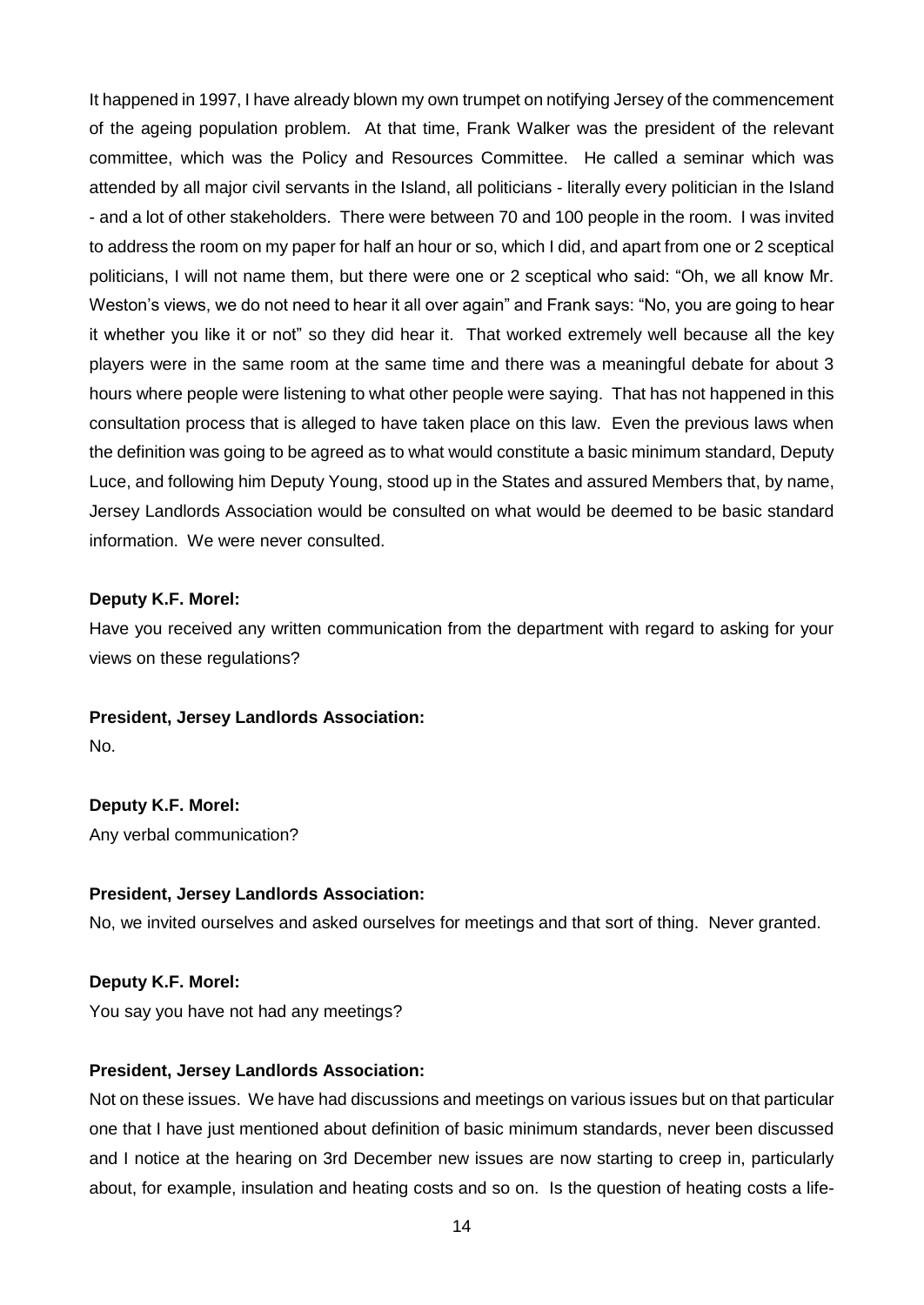threatening scenario on safety? I would say not because a person in that sort of situation who cannot afford their electricity can go to the States and get money, help, to pay their electric bill and that sort of thing. So it is not life threatening unless the States lets it be. On the other hand, they are now suggesting that that is necessary, just as they are saying that even modern new properties are to have their electrical infrastructure wiring checked every 5 years because of electrical safety, to make sure they are safe. I have asked over and over again for indications of house fires or accommodation fires that have taken place in Jersey or anywhere in the last 25 years since modern electrical wiring came into place. Nobody can identify one. There just has not been one like that. There have been loads of fires from people buying a laptop and putting it on charge and it bursts into flames in their room, but that is nothing to do with the infrastructure wiring in the house or their home. The Grenville Tower thing was caused by a fridge produced by somebody, it was not …

## **Deputy K.F. Morel:**

But with regards to figures, and I have asked and I will ask but do you know how many evictions took place last year?

#### **President, Jersey Landlords Association:**

I do not know how many there were but the year before I asked the question and there had been 4 court cases on the issue of eviction. I do not know what the outcome was but I think 2 of them were evicted. But that is it. It is very, very low numbers.

#### **Deputy K.F. Morel:**

It is just when we talk about revenge evictions, if we are talking about 4 cases that is not a big epidemic or anything.

### **The Connétable of Grouville:**

You said before, and just to pick you up on something, that poorly insulated houses were acceptable.

## **President, Jersey Landlords Association:**

I do not say that they are acceptable. What I am saying is that they are not life threatening. What it does is cost extra money to heat them and that sort of thing. It is nice to have but it is not something that is a basic minimum standard. It is a standard which is nice to have.

#### **The Connétable of Grouville:**

But surely it should be a standard to have a properly insulated house?

#### **President, Jersey Landlords Association:**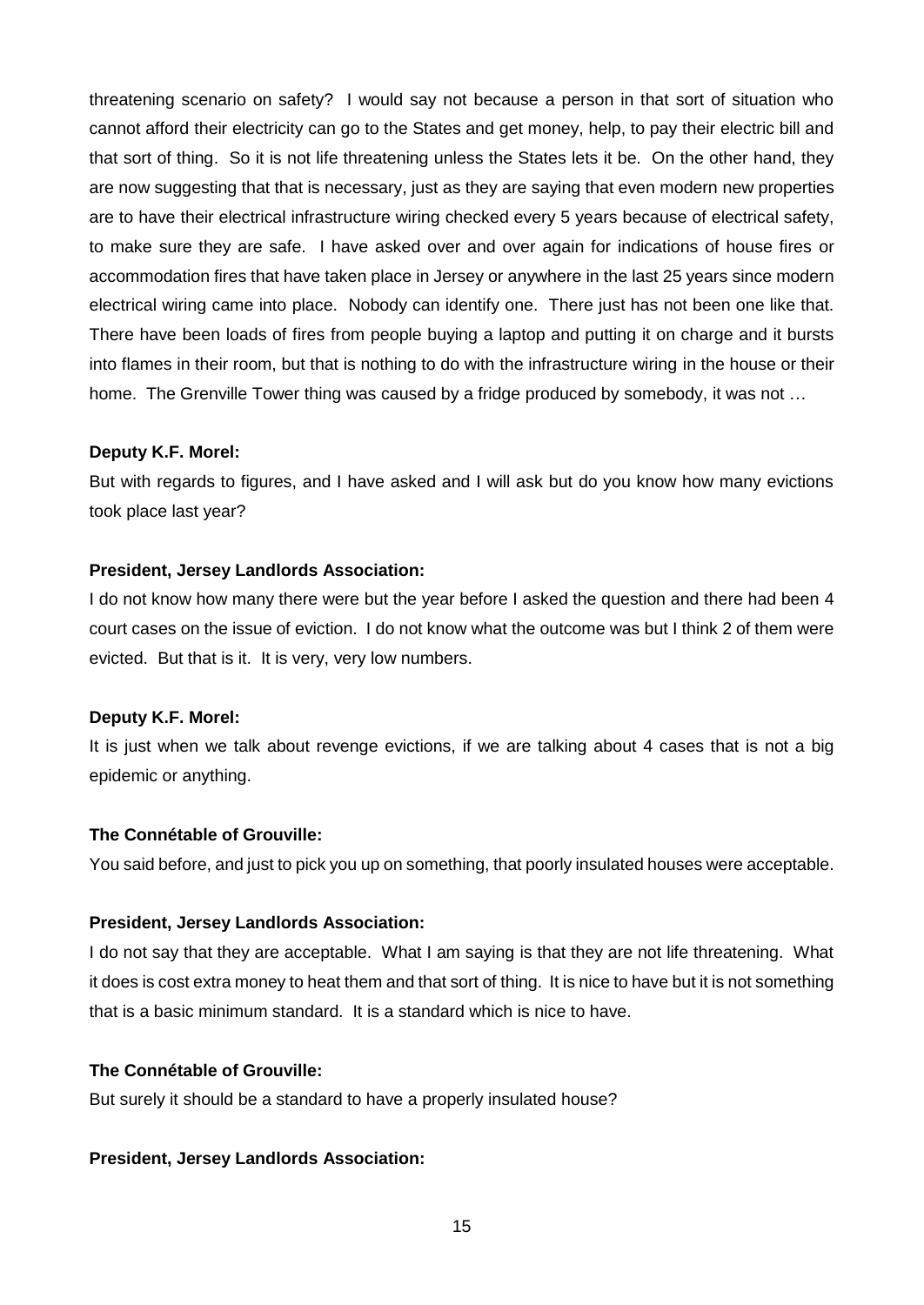That is for debate. But we have never had the debate. That is the problem, is that the consultation and the debate has never taken place. All of my property is highly insulated but that is me; I am just one person out of 7,000.

### **The Connétable of Grouville:**

Surely everybody should have a properly insulated house?

#### **President, Jersey Landlords Association:**

It depends. I have made the example that in the case of property which is only used in the summer months, and there are many people with chalets in their back gardens, already private households who have waitresses from nearby hotels who are there seasonally come and live in them and use the house toilet, for example. All legal. Nothing illegal about it. But they are not highly insulated. They are wooden garden sheds. But they are comfortable. They have got a decent bed in there and they have got blankets and sheets and so on but they are not up to the standards that we would all like to live in. Of course they are not. It is a question of degree, it is a degree of having flexibility built into the system and then applying it appropriately so an inspector brought in to look at one of these by a complaining tenant might review it and say: "Well it is not very well insulated" and the landlord might say: "Yes, but it is only occupied from March to September every year and it does not need to be. In any case they share the kitchen and they share the toilet in the house and so on."

#### **Member 1, Jersey Landlords Association:**

I think the J.L.A. does get behind the Public Health and Safety (Rented Dwellings) Law 2018 and the basic principle behind that.

#### **President, Jersey Landlords Association:**

Yes, we do.

## **Member 1, Jersey Landlords Association:**

I do not think anyone at the J.L.A. would take any issues with those basic environmental health concerns. I think what we do have an issue with is the bringing into force of a new piece of legislation which does no more than what is already in existence. The 2018 law certainly has a great deal of teeth. Environmental Health officers can, of their own volition, go to check out a property and inspect it with any other tradesmen they feel they need to bring into the property. They can shut a property down if they feel they need to do that. The experience I think the J.L.A. has had so far is they are always very, very helpful in doing so and they do have a very light touch when doing so. But the concern is that why bring in a further piece of legislation which does no more than that really.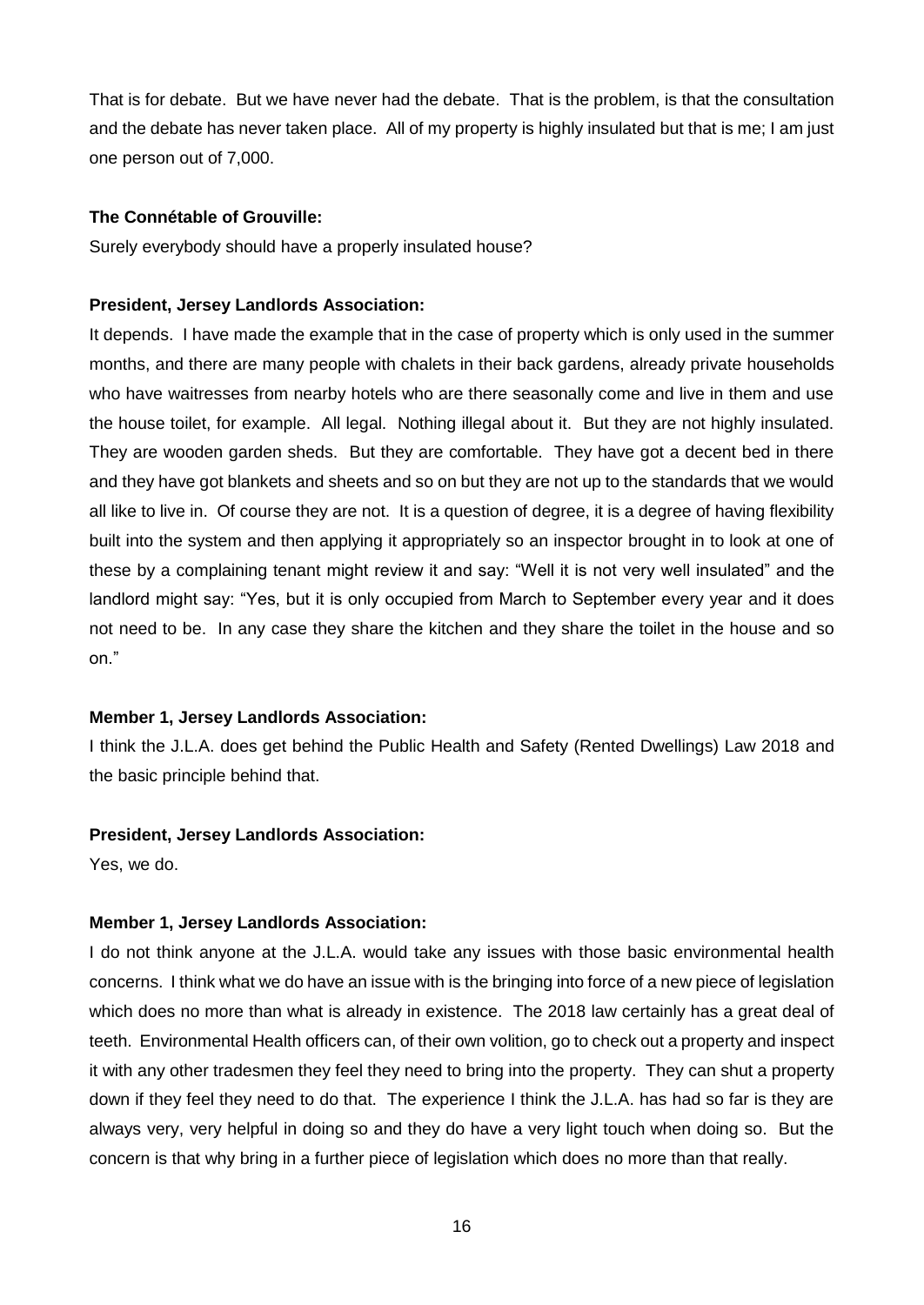## **President, Jersey Landlords Association:**

At a significant cost.

## **Member 1, Jersey Landlords Association:**

If those powers are already there.

## **The Connétable of St. Brelade:**

Could I just say the indications are that you disagree with the Minister's comments in the report that registration without licencing does not work? Could you expand on your reasons why you disagree with that?

## **President, Jersey Landlords Association:**

The first thing is that they have not proved it does not work. They only anecdotally said it does not work. One example that when they first brought out the Rent Safe scheme I wrote in on behalf of J.L.A. following one of our committee meetings to point out that they would get very, very few landlords who would take it up because the demand for rented accommodation is so high that it did not need the extra publicity of being a 5-star accommodation. They went ahead with it anyway and after the first year and a half they still only had 10 landlords out of 7,000. They did not have the big ones like Andium and so on. When this was all pointed out to them they then started to make an effort to get some of the bigger names but still there is only maybe 70 landlords in total out of 7,000 on it. The point is there is no demand commercially to have what they are offering. This is, again, a nice to have thing but involves load of red tape. A nice to have thing which if people want to participate let them participate, that is fine. But to force them to participate, and it is not proposed that they are forced to participate but they are being told that if they do not participate they will not get the 50 per cent discount on the charge that is to be made for registering everything completely unnecessarily because figures could be collated by different departments to come up with the same thing and there is the census coming up.

## **Deputy K.F. Morel:**

The full charge of £200, it has been put to us that if these regulations come in as suggested that landlords will leave the industry, that they will stop renting out; £200 a year is £4 a week. Understandably landlords are also saying that they will pass it on to tenants. But would an extra £200 a year charge really put landlords out of the industry?

## **President, Jersey Landlords Association:**

This is not a personal view on my part. I am going to pass over to Emma in a second on this one, if I may. But I will just say that Deputy Young, as Minister, at the 3rd December hearing said that he had a close well-respected friend who was a landlord who had said to him that he thought that that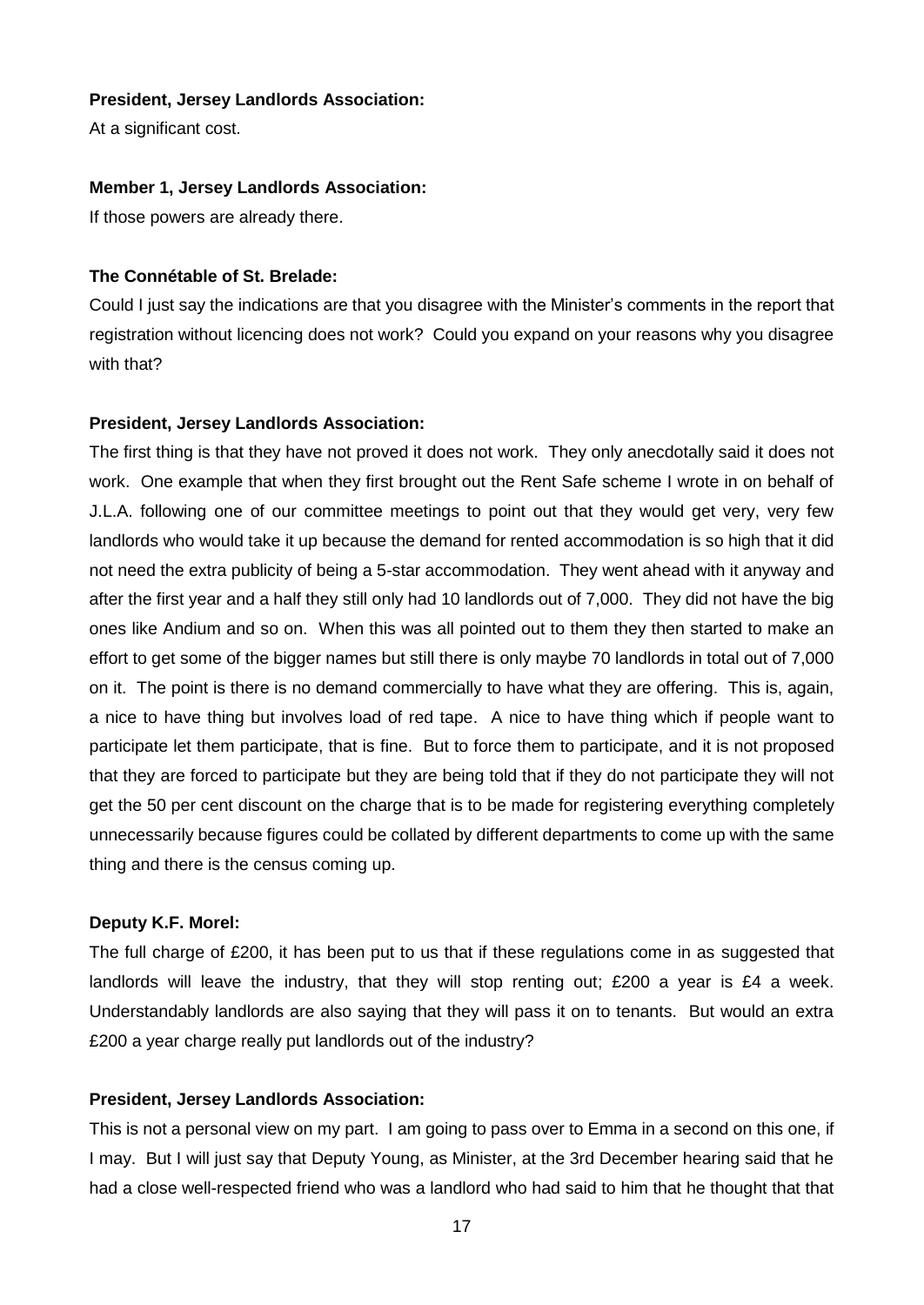was going to have a detrimental effect on investors in the accommodation industry. You cannot go much higher up than the Minister admitting that himself. But we certainly hold that view. It is happening in practice. I should also add, before I hand over to Emma, that I receive about 3 or 4 calls per month, and have for the last 2 years, from people who say: "I am a registered lodging house proprietor or I am landlord with flats and other such things but I am thinking of getting out of the industry because of all of the new legislation." I gave a list of it in the presentation that we made on behalf of J.L.A., all the reasons why people say that they want to leave the industry. I get these calls, and I advise everyone the same. I say: "I think you should sit back and wait a little bit longer until we know what legislation is going to happen" because, again at the hearing on 3rd December, Senator Mézec talked in terms of having to adopt other ways of keeping down rents if rents were to go up as a result of market forces. "We will address those issues." He is talking in terms of rent control tribunals and so in our paper again we have referred to the library in the Commons, which gives the history from 1914 to 1984 approximately of what happened with private landlord lettings in that period when rent controls and other such things and permanent tenancies and so on all came in. Private landlords went from approximately 90 per cent down to under 10 per cent, down to about 8 per cent. They are today only back at 21 per cent because now so many people have bought their own houses. 92 per cent of people lived in rented accommodation prior to 1914. All that information is there but none of it has been …

## **Deputy K.F. Morel:**

Can I just get the information?

#### **President, Jersey Landlords Association:**

Yes, please. Move on to Emma.

#### **Ms. E. Paul:**

Sorry, Kirsten, you said the £200. It is not the £200, £4 a week. Yes, I might swallow it, I might pass it on. It is not that. It is a change of behaviour of what happens from this whole legislation. I can give you an example. In the Minimum Standards Order 2018 that came in, as we all know it says electrical checks every 5 years. It does not. It is wrong. I know we have had this conversation. That is what is being said by Environment. It is electrical checks every 5 years or every change of tenant. So if you have a tenant moving every 6 months that would be 10 electrical checks. The fact is that it is drafted wrong. It was not intended like that and the Environment Department says: "Oh no, it does not mean that." I have got a very different story if somebody gets a shock because the courts would do that. That is as may be, that is one side, but why does this relate to money and the £200? So I get my flats electrically checked. I had one done I think it was early December.

[11:15]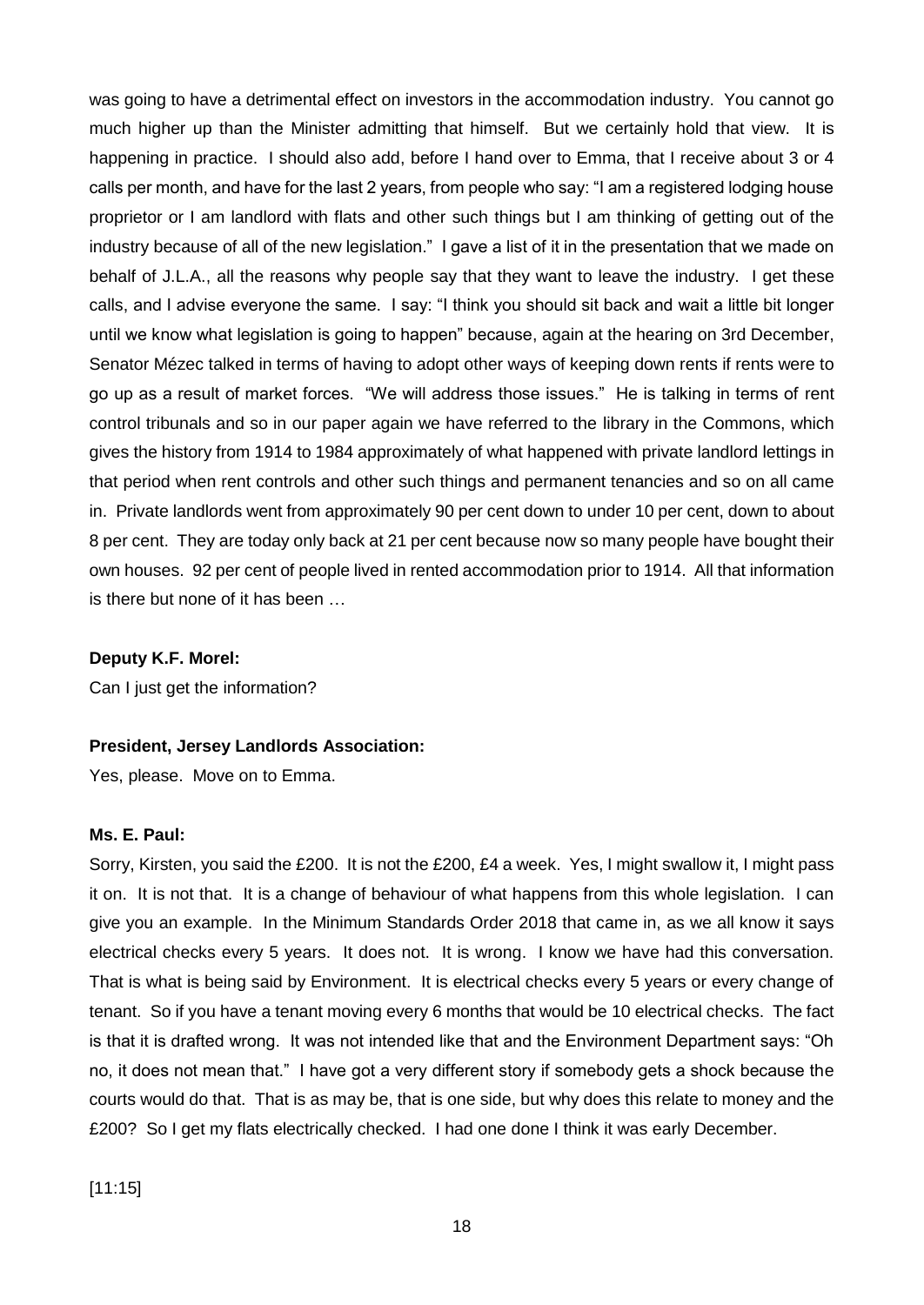Deliberately I used a different electrical checker from the person who historically has done all of mine. Historically it is £200 a flat. This guy walked in, he looked at one switchboard, that is fair straightaway. Before I knew it it was £1,200. So what was the £1,200? It is £400 for checking. This is the electrical check. I changed to R.C.B.O.s (residual-current circuit breaker with overcurrent protection), I do not know whether you know; it is a modern-day standard, it is fine. But I do it anyway. I do not think I have to but I do it. £40 each, there is at least 10 on each circuit; 12. He said £40 each. They are not, they are £20 each from the last check, you know, then they will always find something because they want to bring it up to modern day standards. So in the bathrooms, not ventilation, to put the lights - they have to be up to an IP65 standard, I think - before I knew it, it was £1,200, now some of that I did not need to do.

#### **President, Jersey Landlords Association:**

It was recommended rather than …

#### **Ms. E. Paul:**

It was recommended. There were no fails of one and 2 standard fails, I would not have got them. It is £1,200. Now, next time if I do it in 6 months' time there will be another standard, it will be more. It is not the £200 …

#### **Member 1, Jersey Landlords Association:**

I think the £200 …

#### **Ms. E. Paul:**

Can I just finish? So that is one and in a way, with electrics I do not mind, I do not care. The other example I have is fire certificates. All my buildings hold fire certificates, they have to hold fire certificates. At one time the fire officer used to come around every 3 years and check everything and it was okay if you had your fire certificates. There is no capacity for him to do that now so what you do is you put in your application every 3 years and you have to prove that you had, by a competent person, everything checked every 6 months. Every 6 months they check and if an emergency light goes out they will put that on the worksheet and then I say: "Go and fix the emergency light" and I have to prove to the fireman that the emergency light has been fixed in time. All jolly good but it changes the behaviour of the guy I am using, the commercial guy I am using. Suddenly he says my drain down lights are not bright enough after 3 hours or whatever, you know, I then get a second guy in to check the first guy's work and he says: "No, it is fine." But at the end of that … I mean on one I had recently within 6 months they said 10 emergency lights went: "Oh, we will fix them, £1,000." He will never get that work. I got them done for £400. But do you see what I mean? It is a change of behaviour, not so much on the landlord but also on the people the landlords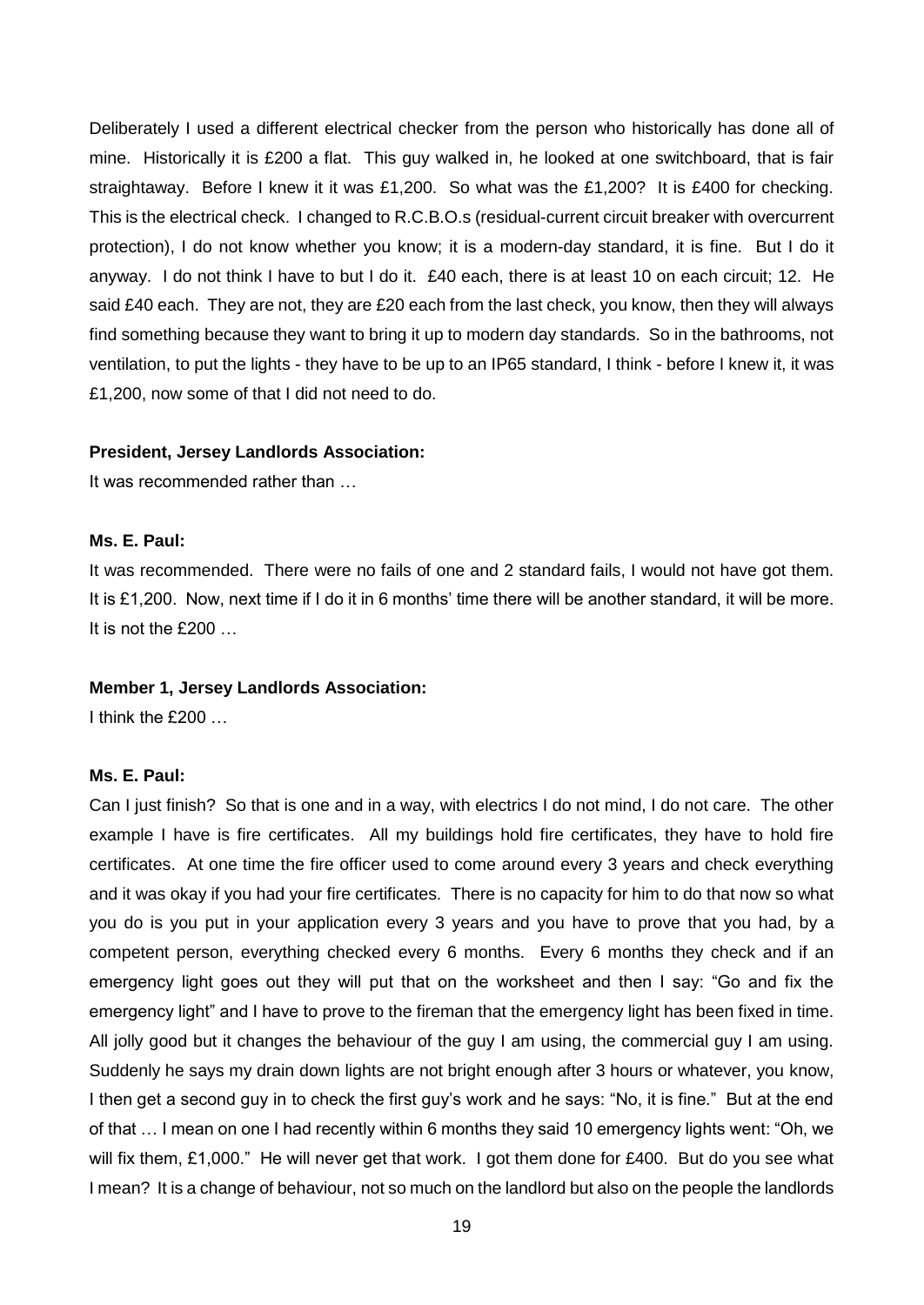are using to fix the properties because they know they have the force of the law … we are not even talking the tenants or the Environment Department or the Fire Department or whatever other department you want behind them, and that is where the cost comes in and that cost will be passed on to tenants. We are on the tip of the iceberg, you have not seen anything about rents going up compared to how they are going to go up if this relentless kind of governmental intervention continues.

#### **President, Jersey Landlords Association:**

May I ask Emma to also address the question of who is leaving the industry?

#### **Ms. E. Paul:**

Have we seen anything about people leaving in the industry? Yes, definitely. There are lots of different reasons. This law is one, the planning laws being a complete nightmare is another. I do not know whether you are aware that in the registered market you are registered and here is a list of all the lodging houses in Jersey, it is published, it is very hard to find but you can find it on the net. So when you register … the forms have just come out and we fill them in and we pay a fee per bed space. It has been like that for evermore. It says that every lodging house in Jersey will be on a public register, this is it. Okay, every lodging house is assigned a number so at the moment we are up to 311, there are not 311 because one drops out the numbers do not match back up.

#### **President, Jersey Landlords Association:**

The numbers are not reused.

## **Ms. E. Paul:**

So you get your number and that is your number. In actual fact I did a very brief count, I think there is about 267. This is the latest list. This is last year's list. Everyone starred is lost, is no longer on the latest list. There are 2 on that page, one on that page, quite a few on that page.

## **The Connétable of St. Brelade:**

The panel is mostly interested in what is the total.

## **Ms. E. Paul:**

Sixty-seven.

## **The Connétable of St. Brelade:**

Would you not agree that the lower grade lodging houses are probably the area where the landlords will have the most hassle because it is dealing with those who require the lower standard or are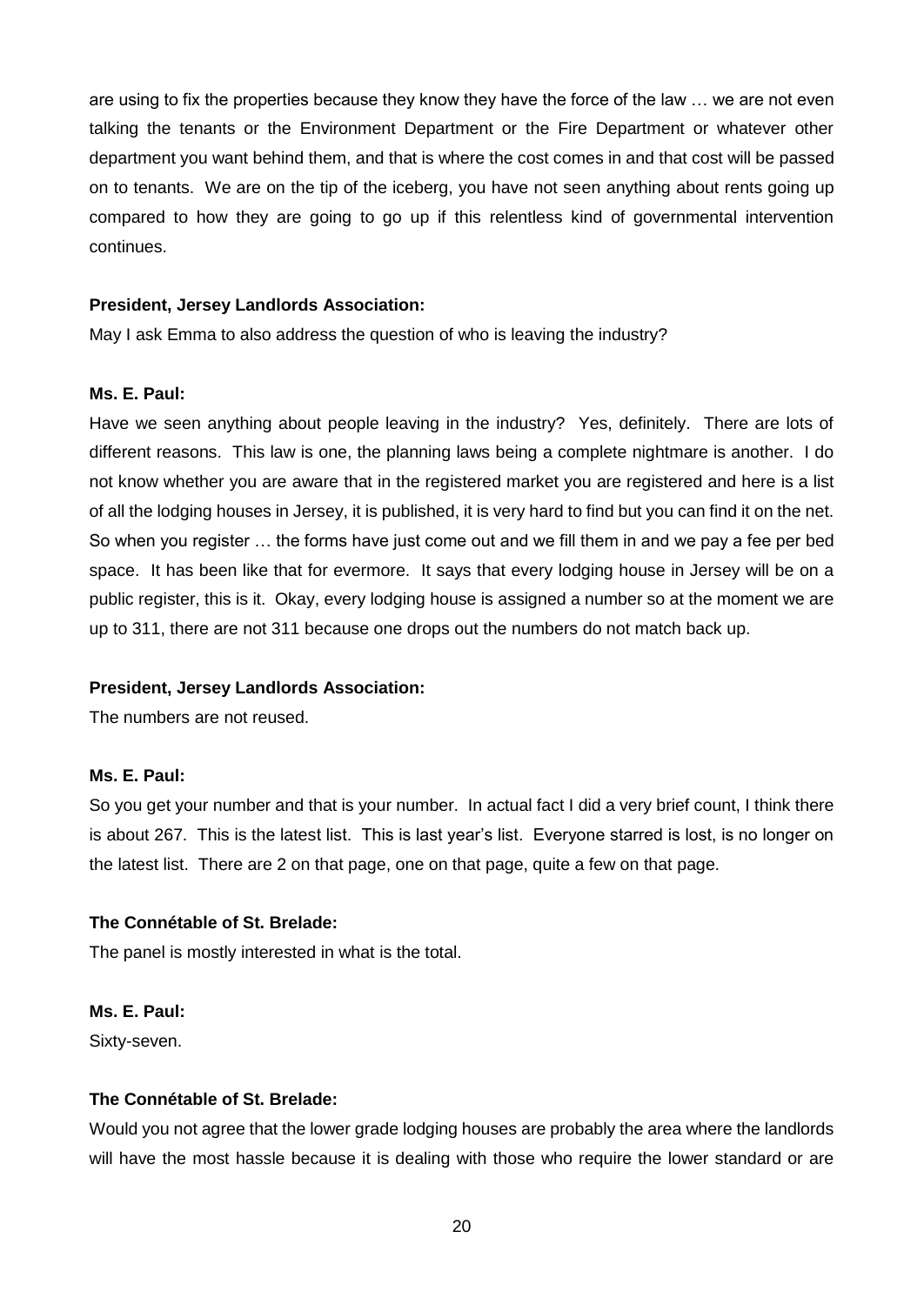happy to accept the lower standard. We have had submissions from guesthouse owners and it is a lot of work to maintain properties at that level …

## **Ms. E. Paul:**

It is an awful lot of work.

## **The Connétable of St. Brelade:**

… because of the constant turnover of tenants.

## **Ms. E. Paul:**

But what is your point?

## **President, Jersey Landlords Association:**

The fact is that there is 20 per cent being lost in the last year or so, gone out of the industry. Now, for what reason they have gone out of the industry, that is another question but a lot of them are people who said: "I do not want to be in it anymore, I am retiring" or: "I am going to put my money in the stock market."

## **The Connétable of St. Brelade:**

Picking up that point: at what point will people get out? Do you expect a 5 per cent return, do you expect a 10 per cent return, more, from your properties? At what stage will you be tipped into just investing into equities?

## **President, Jersey Landlords Association:**

At the moment, anybody with any money, the sort of money that you would put into buying a house, say £500,000 or more, you can put that with any one of half a dozen loan brokers in Jersey who will give you and guarantee you something like an 8 per cent secured return based on property owned by individuals. So they are giving real security and still giving an 8 per cent return. The owner of the money does not have to do all the work involved in maintaining and keeping occupied a registered lodging house. There is now a serious incentive for people to take their money out of the industry and the proof is there in the department's own figures.

#### **The Connétable of St. Brelade:**

Yes, I can see that. I just want to take you back the Association; is membership of the Association open to the major providers, the trusts, the Andium Homes …

#### **President, Jersey Landlords Association:**

Yes.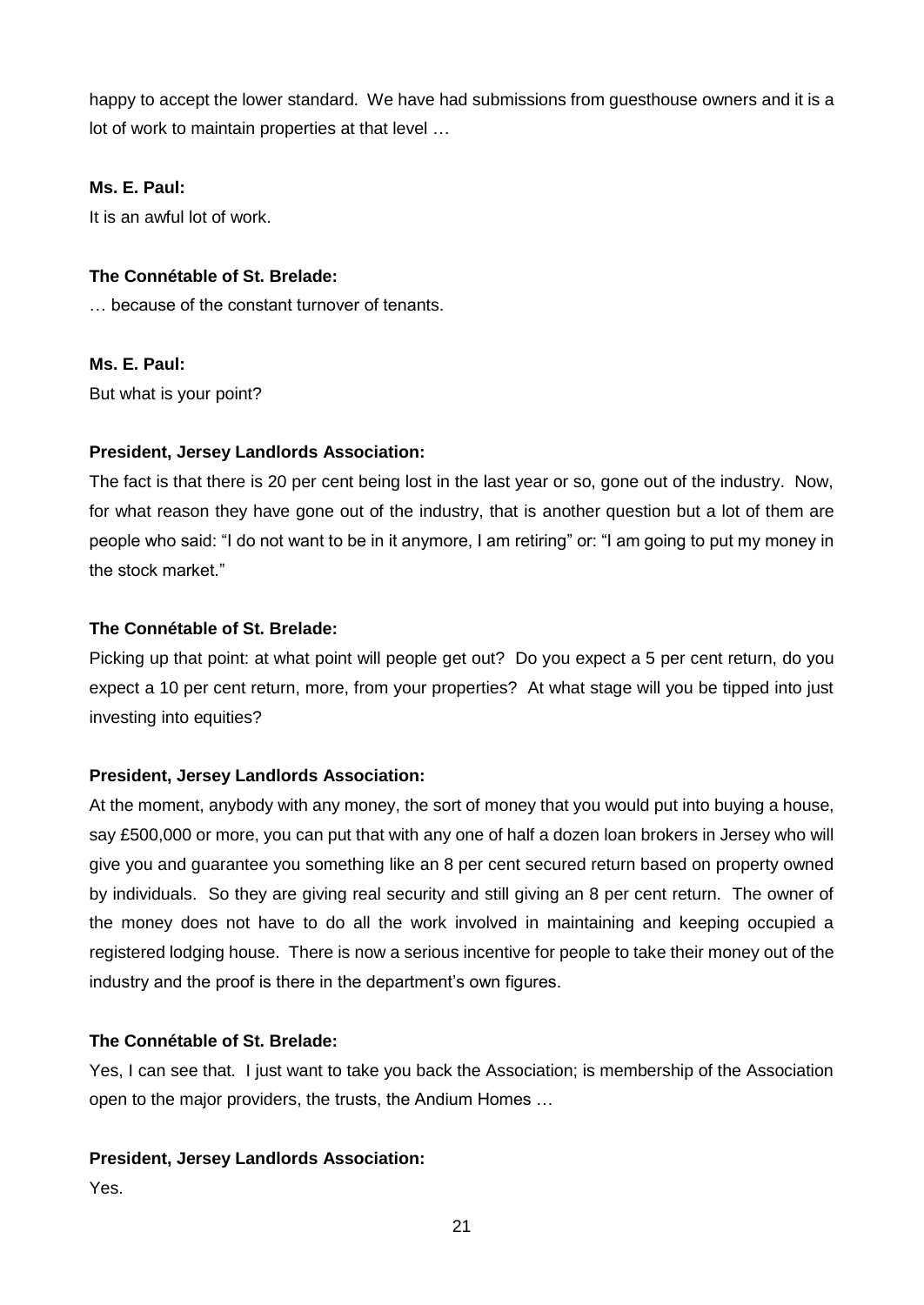## **The Connétable of St. Brelade:**

Have any of them come in with you on this?

## **President, Jersey Landlords Association:**

One of them was one of our founder members, that is the one called … they have now subsequently matured into one of the trusts, Clement Court was their original place. I have forgotten the name of the chap, he was on our committee for quite a long time. But now they are so big that they do their own thing, getting their own publicity and they respond as big players in the market.

## **The Connétable of St. Brelade:**

In terms of the J.L.A., you elect your committee from within the members?

## **President, Jersey Landlords Association:**

We have an A.G.M. (Annual General Meeting) every year and the committee is elected, yes.

## **The Connétable of St. Brelade:**

Yes.

## **President, Jersey Landlords Association:**

I have personally been on the committee since it was first founded back in … whatever it is, 21 years, 22 years ago.

## **The Connétable of St. Brelade:**

Has the Association ever been involved with its own inspection of members' properties?

#### **President, Jersey Landlords Association:**

We have had complaints and we have spoken about people who are our members. I have to say that has only happened in all of those years about 2 or 3 times. I immediately am delegated to ring them up and say: "Come on, you have to play the game here, you are causing problems for everybody" and we have … the question was asked, I think, at some stage of do we impose any discipline. We have said to such people if you do not do something about it we would ask you to resign from the Association otherwise we will chuck you out. Our constitution allows us to do so if people bring disrepute to the industry.

## **The Connétable of St. Saviour:**

Would you feel like you would like to report these people?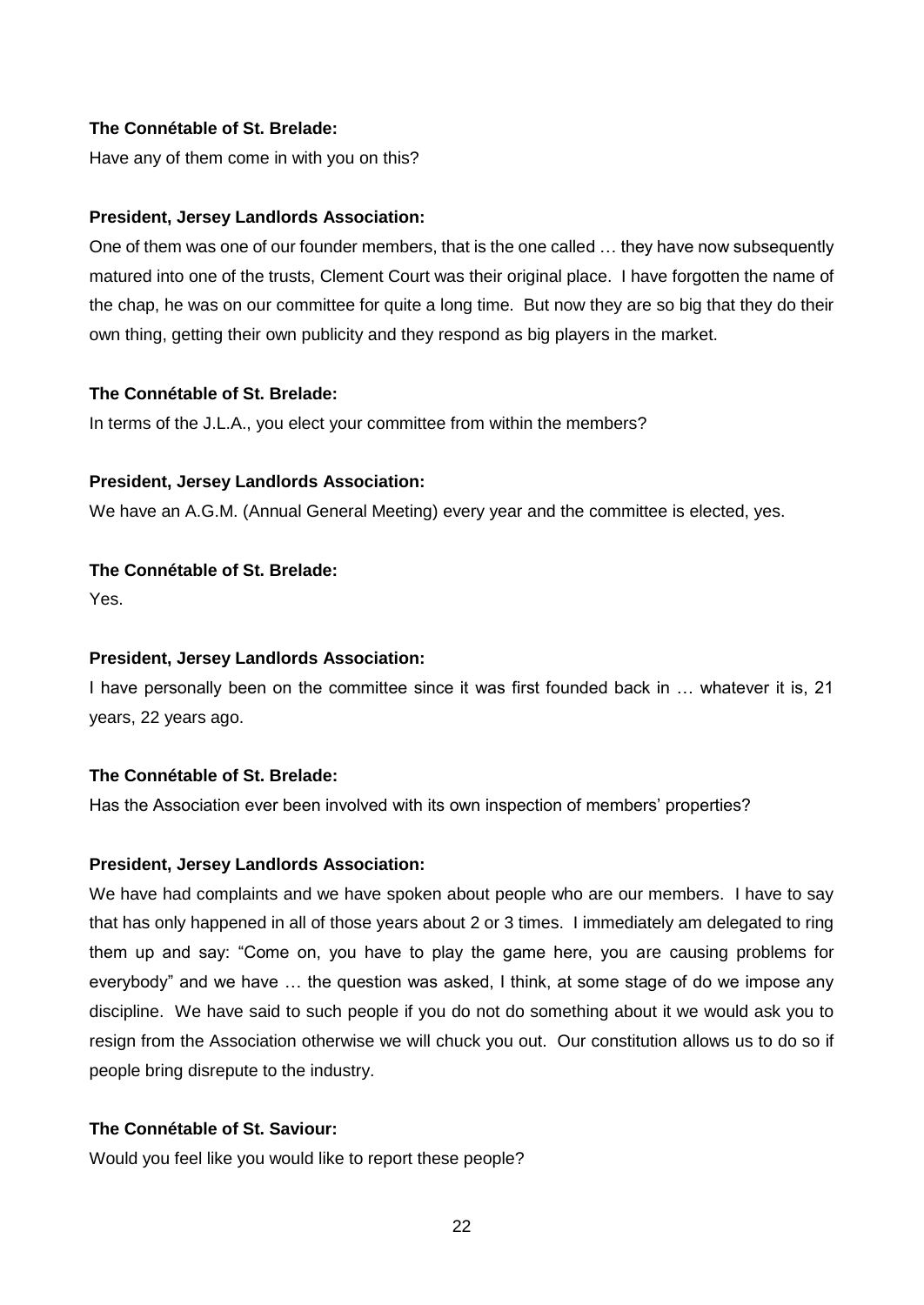## **President, Jersey Landlords Association:**

Report them in what way?

## **The Connétable of St. Saviour:**

Well, if they are not complying to your regulations and they are going to drop out.

## **President, Jersey Landlords Association:**

We do not have powers like that really. All we can do is say to them either resign or we are going to resign you and you are going to be out of our Association. But we have never had to impose that on anybody because everybody wants to be a part of a body that has a political say. That is the way it has been, and that is in 21 or 22 years.

## **Member 1, Jersey Landlords Association:**

Robert has made the point before and I think it is worth saying that we are a private association that represents the interests of landlords but it is important to remember that no landlord is interested in getting properly represented unless we care for our tenants. No landlord wants a void or an upset tenant or someone who is going to cause trouble, the ideal situation for a landlord is to not hear from a tenant at all apart from a yearly inspection. That is ideal for everyone. I am just making the point that the regulations that have come into force so far look to be all great, fantastic, they will create a great standard for Jersey property and Jersey landlords but I think what we are saying is that the new legislation that is coming in goes further than what is required and its impact on landlords and tenants is simply not what we need.

## **President, Jersey Landlords Association:**

It also duplicates quite a lot of existing legislation.

## **The Connétable of St. Brelade:**

Indeed. Deputy Huelin, I know you have a few words. I know States Members can go on a bit so I would ask you to be quite succinct if you would.

## **Member 2, Jersey Landlords Association:**

There are a couple of points. We were talking about the point at which you leave, get out. Lodging houses are advertising an 8 to 10 per cent return, that is an absolute fallacy. For the last 3 months I have had no return on my lodging house, mainly because I have been doing, hopefully short term, work on electrics, fire alarms, et cetera, et cetera. So there is an enormous amount of cost, especially if you have a relatively old one, like a Victorian one. When you are talking about electric charges, it is not the charge, it is the time it takes the electrician. I asked my electrician to have a very quick look at my cottage when they were doing something else and they said: "We do not have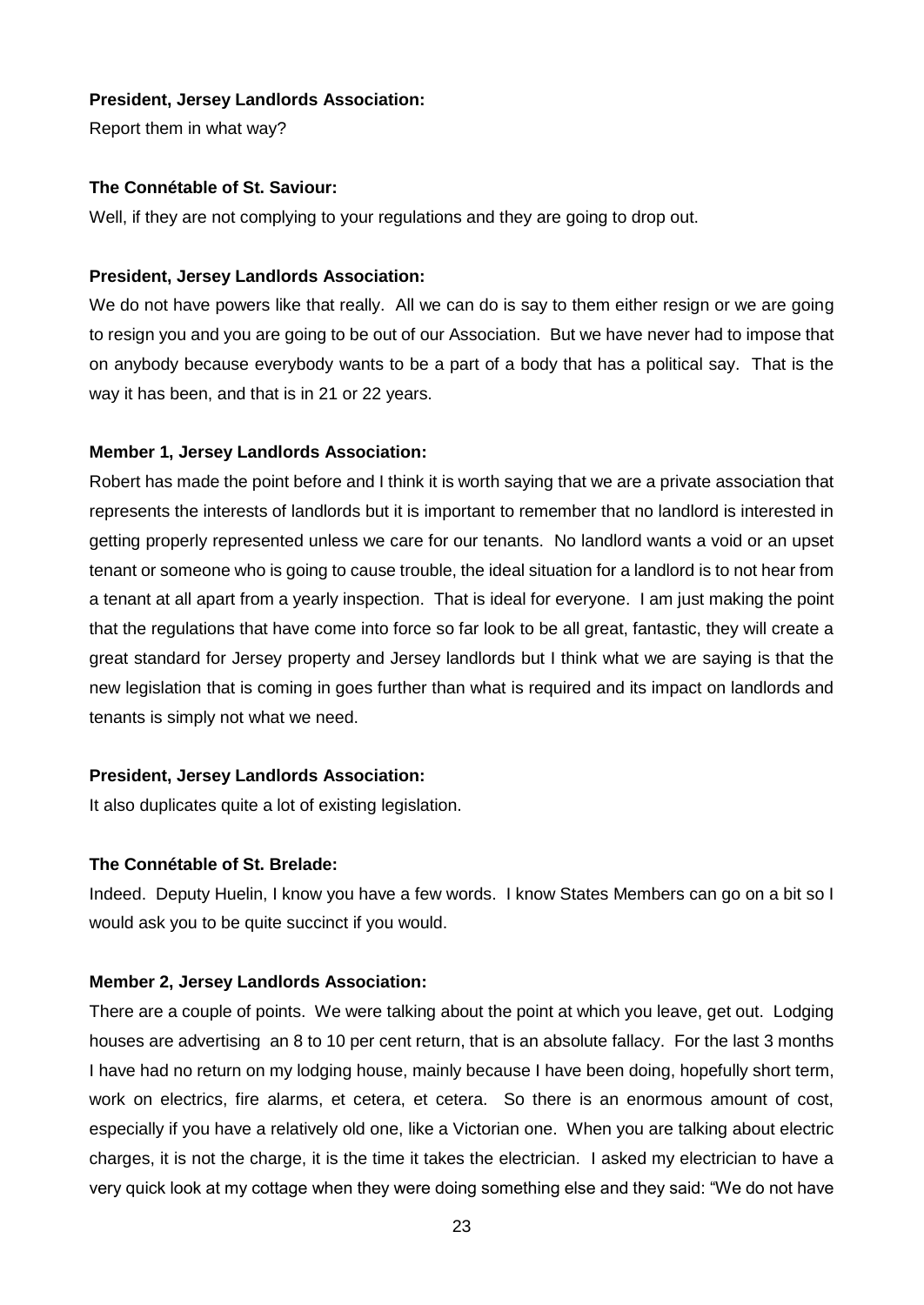time." I said: "Why, how long is it going to take you?" Four hours to do a small 3-bedroom cottage. There are not enough electricians around to do that sort of work in order to enable landlords to fulfil their obligations, certainly without having to do it every year, as you point out. Also the gas charge every year, £89. The reality of the situation is, it is not these small piecemeal charges that matter but if you go and talk to a managing agent who ultimately has to open the doors, talk to the tenants, get permission for access, they will then have to put their managing fees up and that is when it really will be a financial burden on the tenant and that is when the costs will escalate, in my opinion. Just very quickly at the end, I wrote to you all, and I am sure you all read it, every single word and kept yourself awake all night, the point is there are now 4, 5 registers, including the register which is the 2012 law that you are referring to. Why do we need to have a register for mydeposits, a register for lodging houses, a register for Rent Safe, a register for the law and then a third register here? Having spoken to the officers concerned they believe they can manage this whole process, including mydeposits, including arbitration on mydeposits, with the existing staff that are there. My suggestion is … and I am different to the J.L.A., I do not have a problem with the register but let us have one register, decide how it is going to be done, take it as the Rent Safe scheme, make the Rent Safe scheme mandatory, and work from there downwards. Then that register means that if there are the few and small number of poor landlords there they would easily be found out because the tenants will then be able to complain, as they can by law, and be protected without fear of eviction if we use the laws properly. Also, it is £2.5 million because 10,000 land properties have not yet been registered and they will be £200 a year, therefore it is an enormous amount of money that does not have a definitive home to go to. My recommendation is that the Rent Safe scheme is free to join for a certain period of time. Make it 9 months, make it a year, I do not mind whatever it is. After that point then new entrants to the market and those that did not take up the opportunity for the free period can be charged a one-off £50 and that £50 is only payable again on the point of a property changing or a new £50 when a new entrant comes into the market. That can then go towards the I.T. (information technology) systems that enable an annual registration, the landlord can then go in and say: "Nothing has changed within my property." That is a very simple process, it is done at the lodging houses today anyway so can be done. I would say we can streamline it, it would be a lot more effective over the landlords and tenants, clearly easy to understand for both parties, not have a huge cost that that is involving.

## **The Connétable of St. Brelade:**

Thank you. Robert, I am conscious of the time, there is one question I would like to ask you for your view. The Jersey Citizens Advice Bureau have indicated in the last year they had 128 clients with issues that directly related to housing conditions. How would you suggest that that be addressed? Basically damp, mould, leaks, inadequate or non-existent heating systems, dangerous electrical systems, not wind or watertight. This is an unbiased department having to deal with these things.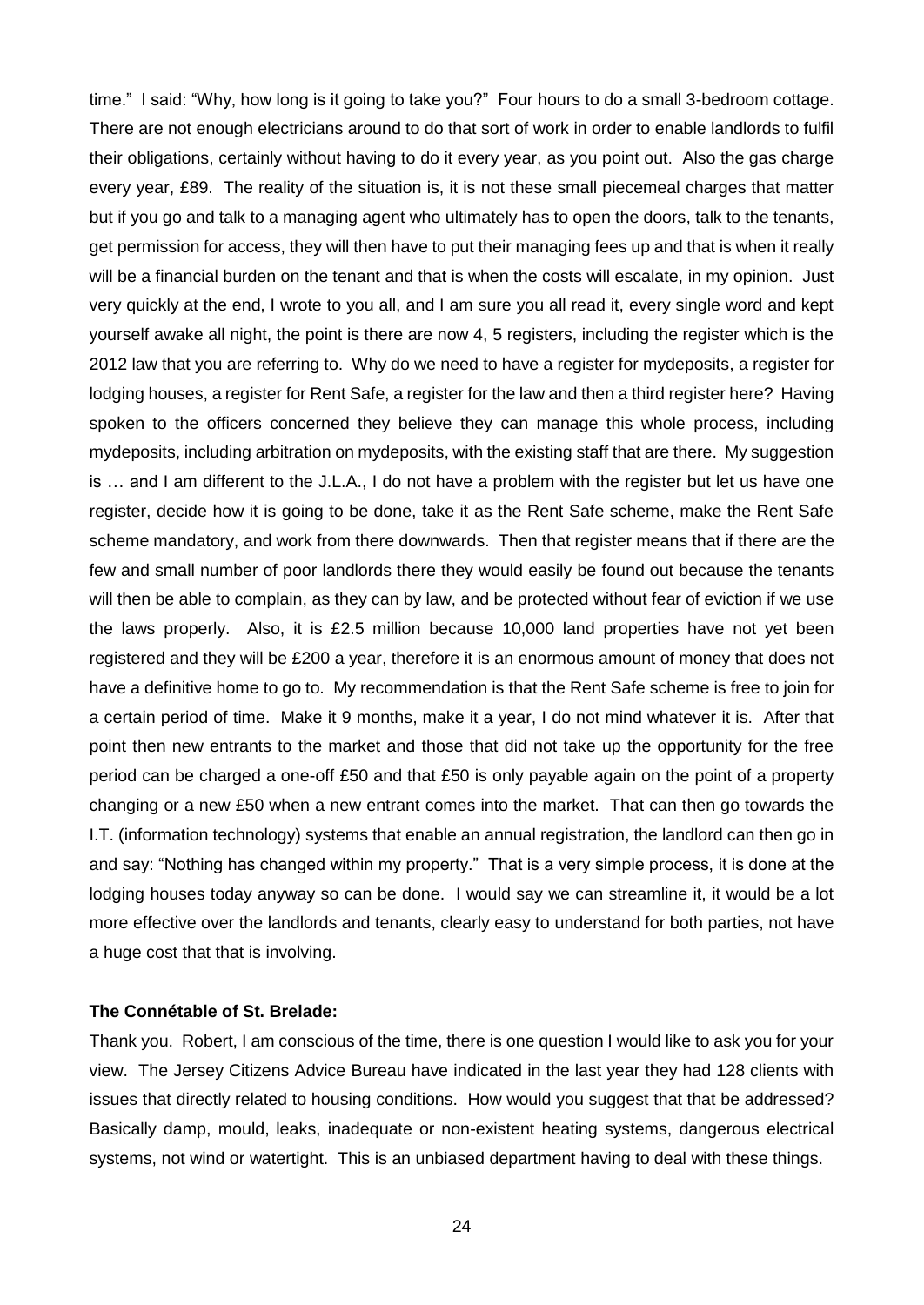#### **President, Jersey Landlords Association:**

I really regret having to say this but the statistics provided by the C.A.B. (Citizens Advice Bureau) are very loose and inaccurate. We raised the same issues when the mydeposit scheme was originally decided to be adopted because the Citizens Advice Bureau said they were getting 180 complaints a year relating to deposits and landlords and we asked for evidence of this. What it turned out to be, first Francis Le Gresley told us and then Malcolm Ferey confirmed afterwards, was that they have a sheet by their phones when they answer the phones and it has about 10 or 12 columns in it, divorce matters, brutality, deposit schemes, other such matters that people ring in about. What they do is they put a tick in the appropriate column when somebody rings in. If they ring in about conditions of their accommodation they put a tick in that slot before they even start talking to people. At the end of the conversation they then invite those people to come into the department to give more detail about themselves and to give more explanation and receive advice as to what they should do. In fact, only a tiny percentage, maybe less than 10 per cent, possibly only 5 per cent ever turn up at the department and take the matter any further. They are just a tick on preliminary piece of paper. The same thing applies to this 128 that you have just referred to. In practice the C.A.B. should do just one thing: "Please ring the Environmental Health Department about that, goodbye." End of story. Because they are the people to talk to and if they speak with Environmental Health they will send an inspector around and do it under the old laws - back to 1934 - who will look at it and now the inspectors have the ability to enforce some sort of compliance if they see that something is unsafe or does not comply with minimum standards.

#### **Member 1**, **Jersey Landlords Association:**

I think most landlords in Jersey would welcome that. Certainly the evidence I have heard from different people is that when Environment Health officers do visit properties they are extremely helpful, they point things out, they send a notice to the landlord and that notice sets out exactly what the landlord needs to do and then they enter into a very amicable dialogue with the landlord and the landlord is asked to get on and fix the issues. Some things I think were mentioned in the 3rd December Scrutiny hearing may take some more time to fix, like a roof should not be taken off in the middle of winter therefore the Environmental Health Department will allow more time for that to be done. But the evidence we have had is that the Environmental Health Department is doing a very good job in terms of working with them.

#### **President, Jersey Landlords Association:**

There is no evidence that there have been any revenge evictions where somebody has complained. In fact the open and transparent way of doing it is for a tenant who has got a complaint to put that complaint in writing to their landlord and say: "Look, if you have not done anything about this within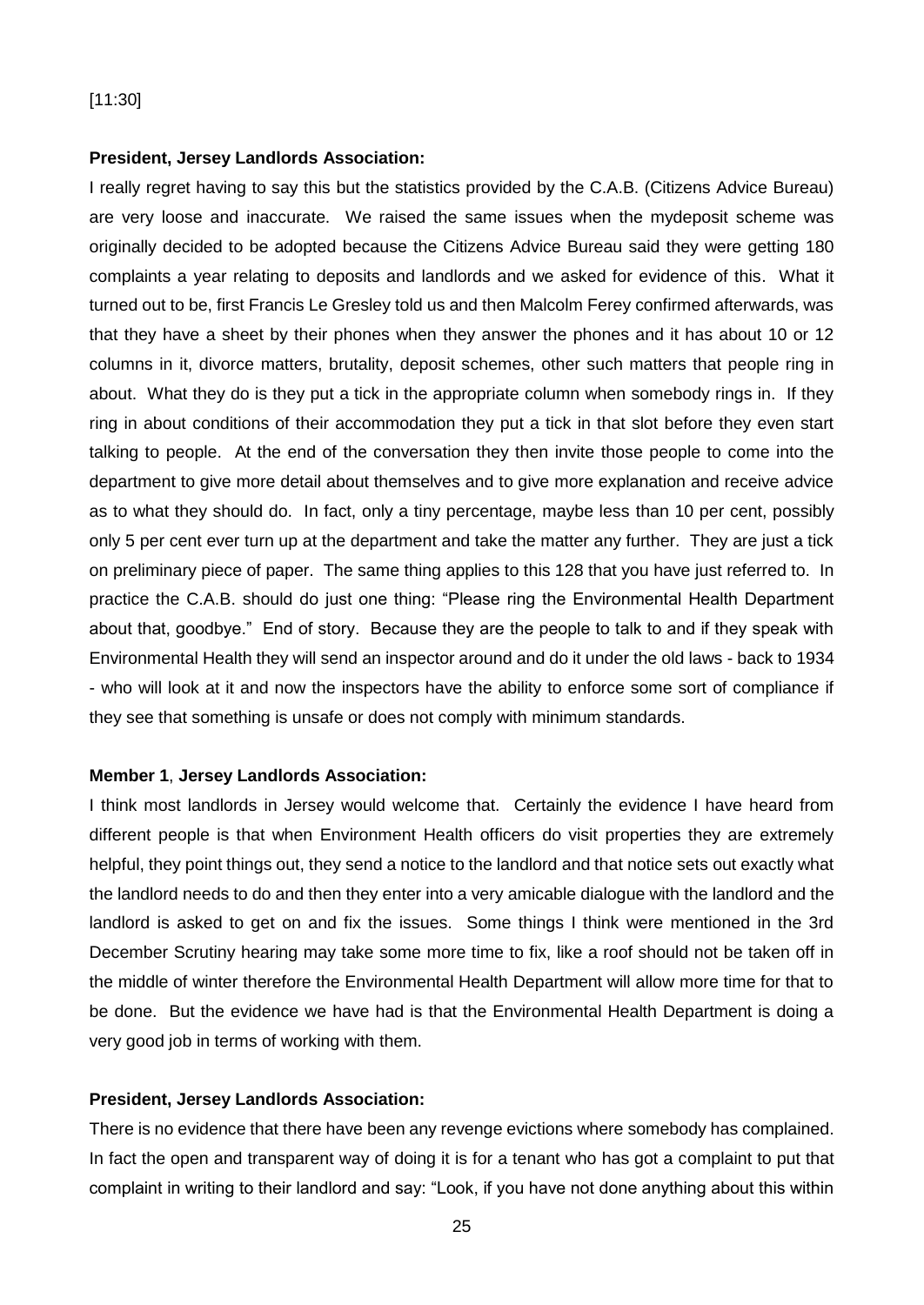a month, I regret having to do it but I will be reporting this to the appropriate department, the Environmental Health Department." If that was done and a landlord has ignored it the Environmental Health officer who then visits has a very good starting point. Why hide it? Any sensible landlord is going to say to the tenant: "I am really sorry, I will knock £20 a week off your rent" or: "I will do it within 3 months" or: "I will do half of it this year and half of it next year." They will come to some agreement because the livelihood of the landlord is having a tenant in there and not having a void, not getting rid of somebody to replace them with somebody who could be worse.

#### **Deputy I. Gardiner:**

I wish it would be the situation. I think for 90 per cent this is the situation.

#### **President, Jersey Landlords Association:**

99 per cent.

#### **Deputy I. Gardiner:**

Maybe 99 per cent but since I have been elected, not a long time ago - I live in Districts No. 3 and 4 - I have had conversations with tenants at Elizabeth Place, Rouge Bouillon, because this is my area, and they said: "Please do not bring Environmental Health in, I will lose the house, I am not going to complain, how can I deal with electricity, et cetera." Again, it is not many, I am not saying that it is hundreds, but it is still there. Me, as a Deputy, receiving these complaints from the parishioners living there, how are they dealing with it.

#### **President, Jersey Landlords Association:**

I understand what you are saying and it happens. But to how many of those tenants have you said: "Well, the 2011 law will protect you if they try to evict you, so please do not worry about evictions, go and speak to the Environmental Health Department, you will not get evicted because the law will protect you."

#### **Deputy I. Gardiner:**

I realise but this is the reality on the ground that we are trying to …

## **President, Jersey Landlords Association:**

We cannot be cradle to grave people …

## **The Connétable of St. Brelade:**

Can I just take you on to disability? Does the Association have any policy regarding making recommendations for adapting properties for tenants with disabilities in any way? Does that come into your sphere?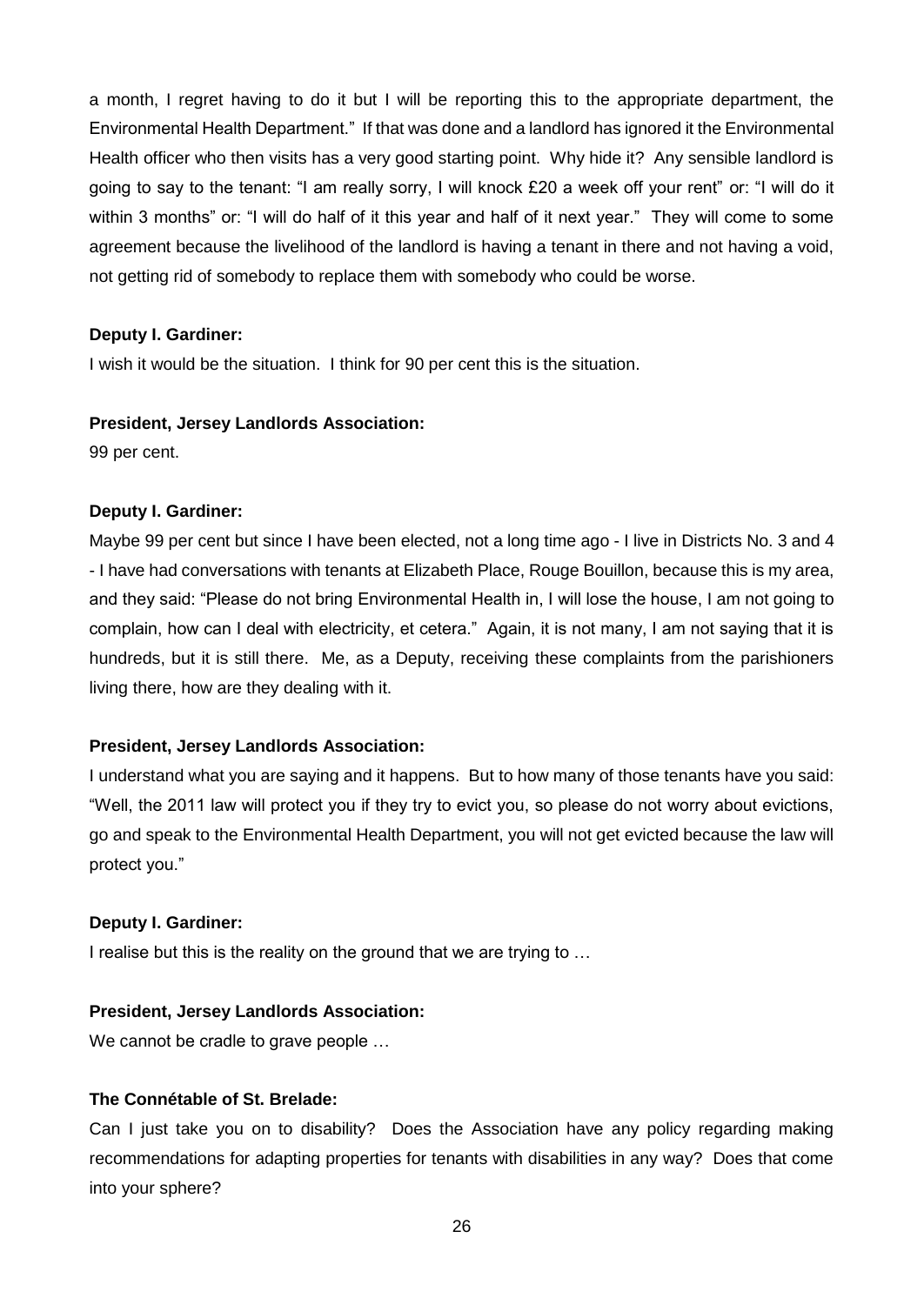#### **President, Jersey Landlords Association:**

I do not think it has. Funnily enough, on my way here this morning my wife said to me: "You know that we ought to be now looking at disability matters." I said: "Well, we do have things like grab handles in bath" and what have you extra to make sure that anybody who is a bit infirm has that sort of thing but where you have a place, for example, that does not have a lift, how do you get up to upper floors? You just have to say: "I am sorry, we are not suitable for people with disabilities who cannot climb stairs. We do not have a lift." That is the end of the matter. As an Association we have not done anything to pressure on that point but it is something we will be considering in due course. We are trying to deal with this one at the moment.

#### **The Connétable of St. Brelade:**

I am conscious of the time. Anything else? Do you have any further points or comments? Maybe you would like to send us that submission?

## **President, Jersey Landlords Association:**

I have gone through … almost all of the things I would have said have now been covered, I am happy to say. One thing we would like to see is some evidence of tenants who fear eviction or have been revengefully evicted in the last 3, 4, 5 years because we have not seen an incident that we are aware of where there has been a revenge-type eviction. If people have been evicted by the courts, and there have only been about 3 or 4 a year that even come before the courts, in those cases the court is very mindful under that 2011 law to ensure that there are no other offences on the part of the tenant that would warrant an eviction before they would evict that tenant. If the tenant has said: "I have knocked £10 a month off my rent because my light was not working" or something, then the court would not evict for the fact they have been in breach of paying their rent because there was a good reason for doing so and it has now been fixed. We would like to see some real evidence of that and would have thought maybe this committee would like to see some real evidence of how many times this happens because it is back to sledgehammers and cracking nuts and so on.

#### **The Connétable of Grouville:**

The first half of that, if people are scared of being evicted, if they complain, they are not going to come to this public forum, are they?

#### **President, Jersey Landlords Association:**

No, they are not going to come to this public forum but a Deputy or a Connétable who gets a complaint should be saying to them: "You are protected under the 2011 law, here is a copy of the page." It is only one page.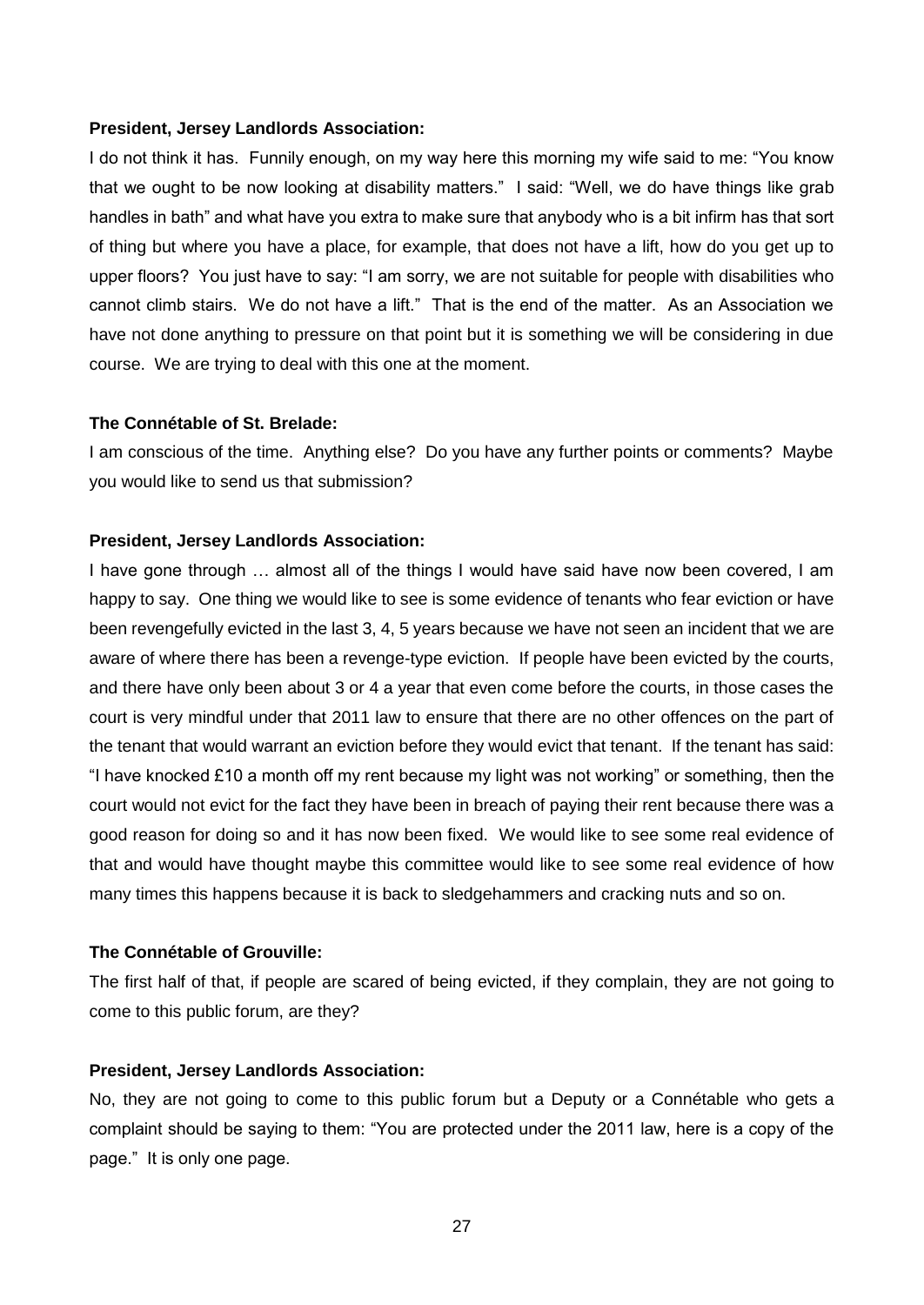#### **Member 1, Jersey Landlords Association:**

There was something mentioned at one point during all the paperwork being generated on this about a piece of paper that needed to go on the front of a lease that simply says: "These are your rights as a tenant under the laws of Jersey." Would that not be a fantastic thing? I do not think anyone would argue with that at all. This is the number to call to. I will be happy to put on front of a lease. "If you have complaints about these issues, please call the Environment Department." Make it a part of the new law.

#### **President, Jersey Landlords Association:**

Also for all States Members to reinforce it with their constituents. They should give them assurances. Most landlords would never dream of doing a revenge eviction these days, especially in a small place like Jersey. If they are a delinquent or uncaring tenant who leaves their place in a dreadful state, yes, we are entitled to get rid of them. That is not a revenge eviction, it is because they are a lousy tenant. They will complain to you that they have been evicted, but there was a justification. They are not going to tell you what the justification was so you then have a duty to speak to the landlord and say: "Did you know what you were doing here?" The landlord will tell you just what sort of person they really were. The final point I have, Mr. Chair, was the mydeposits scheme was exactly the same scenario as here. We begged and pleaded and wrote papers and all sorts of things in consultation with the various officers who wanted to bring in the mydeposits scheme and now the department and the officer who was pressuring for it and so on has now admitted that it has to end. He admitted it at your hearing last week. We were right all the way along, it has been a huge failure and an economic disaster where some £15 million has been taken out of the Island and deposited in a bank in London. Why? It should be being used by landlords who now do not have adequate funds to remediate their properties as may be required and so on, although deposits are not to be used for that sort of purpose. So long as they are always able to repay deposits - and on a number of occasions when it has happened, minimal - all that we have said and asked, and we still ask it now, this committee is going to get faced with it in the next few months because this contract is coming up again, so if I could just take the opportunity to say that our recommendation was that the law should be adjusted slightly that says that if a tenant complains that his landlord is refusing to pay back all or part of the deposit that landlord should be required to lodge that deposit immediately, thus protecting it, with the Housing Department or somebody who is appointed by the Housing Department until such time as the problem has been resolved but at least the money is safe and protected.

## **The Connétable of St. Brelade:**

I am sure that will be the subject of further discussions.

#### **Member 1, Jersey Landlords Association:**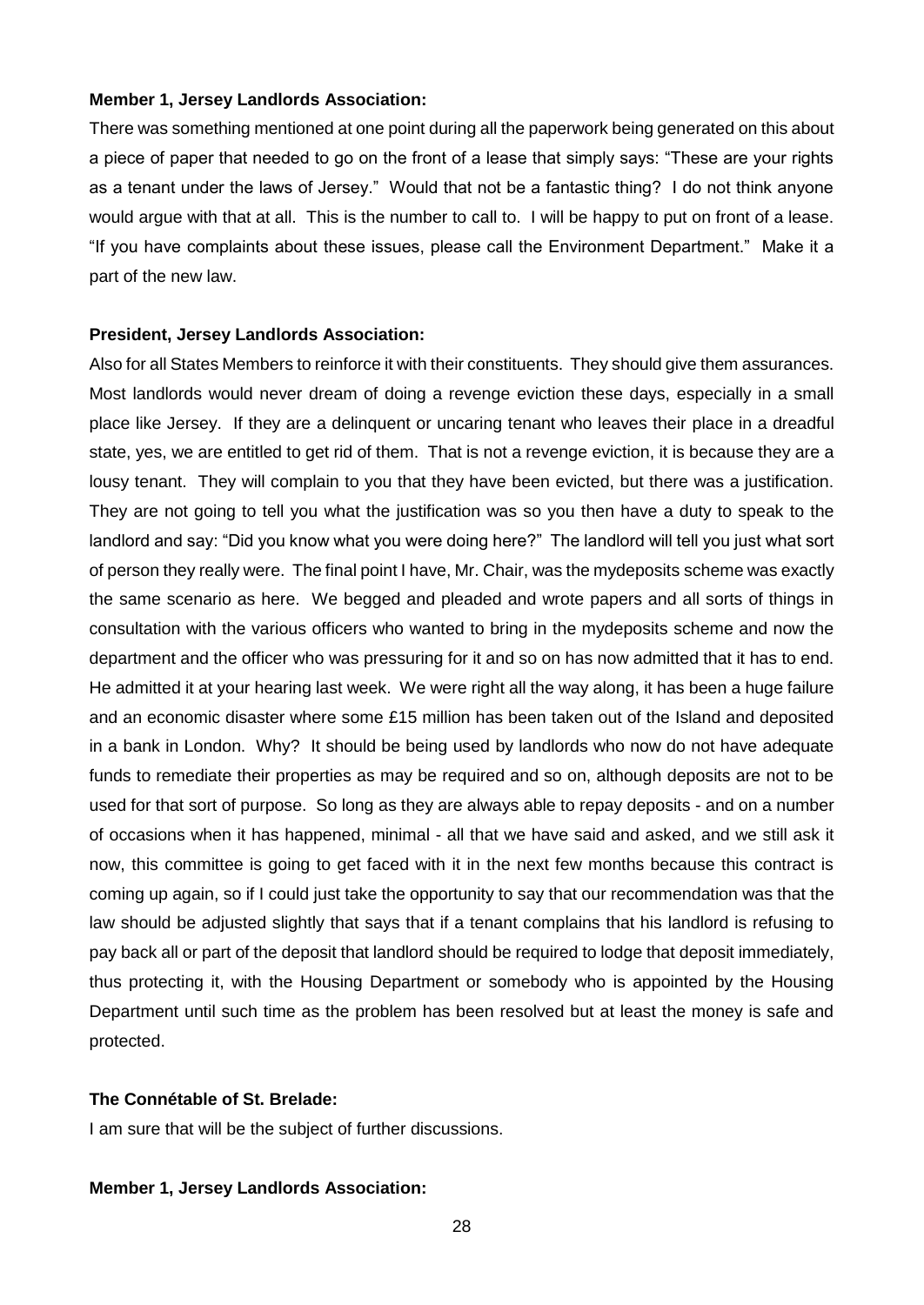I want to make 2 very small points about the finance of this scheme. The first one is that I think some of the mistrust that has been generated between the Environment Department and the J.L.A. over the last 6 months or so has been in relation to the cost of it and where the money is going. Having looked at the previous Scrutiny hearing and it is still, at least to me, very unclear as to where the cash accumulated by these new fees will go. There was mention of cross-subsidisation; I think that is unfair. So other projects in the Environment Department will be cross-subsidised by fees generated from this. I think that would be unfair. Once the scheme is established it should be relatively easy to maintain as an ongoing scheme. Why do these fees need to be paid on an annual basis? The other point that leads on from that is that there is a feeling among the J.L.A. that it is unfair and disproportionate that the fact that someone has 3 stars in the Rent Safe scheme, for example, who is complying with the law - or even 4 stars because all you need to get 4 stars is have a compliant lease - why would one be punished in a financial way for compliance. If there are bad landlords in Jersey, which I am sure there are, those are the ones that should be paying fees or fines or being penalised in some way. Tackle the offenders. Why are the - I would say - majority of the Jersey landlords who are either there already or desperately trying to get there with the influx of new legislation that has come in recently being punished by paying fees for the scheme.

#### **Ms. E. Paul:**

I am very conscious of time but can I just quickly pick up on a few things? You said about C.A.B. I am a great supporter of C.A.B., they are fantastic, but what happened with the deposit scheme, they were very for the deposit scheme, the deposit scheme came on board, it was in England, they soon found out that did not work because of your point that lots of people do not speak English, they were not getting their deposits back. So I think a co-operative bank was set up or had a manned cooperative bank where people could go to directly. They very quickly fell by the wayside and now it is C.A.B. C.A.B. had said they wanted this thing because they got so many complaints about deposits and that it would lessen their workload, et cetera, but it went straight back to them in a roundabout way anyway. That is the first thing. Revenge evictions, I do not think revenge evictions are your problem. I think the problem that you missed really is that most tenants that I see, and I get phone calls every other week, have I got any properties, and they are not from revenge evictions, they are from sales. I received one in November and my first question is why do you need housing, why are you moving? If they say: "Because I do not pay my rent and I trash the place" then suddenly I am quite full. They say: "The whole block has been given its notice." "Why is that?" "It is being done up for sale." That is what is happening.

#### [11:45]

Once every 2 weeks, once every 3 weeks, I will get a phone call on that, it is not revenge evictions, it is sales. That is people coming out of the market and that is because of what we are doing here.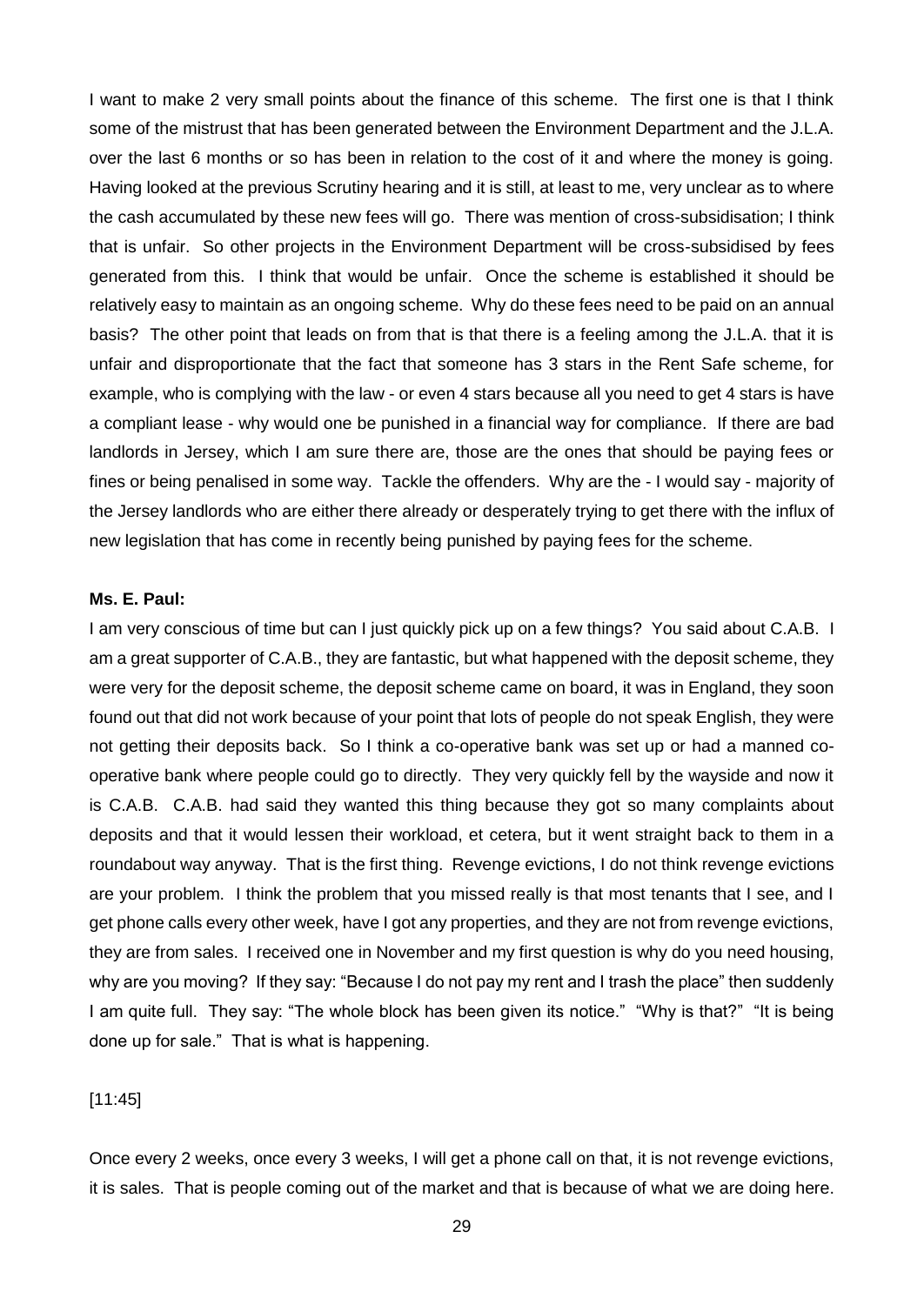It scares me. So where do those people go? Well, I will leave you with this: over Christmas I just went on - I was obviously bored - to Jersey Insight to see where these people went, basically it is rooms in people's houses, totally unregulated, will not be regulated under any of your … this is your point and that is why I wanted to circle back around, some of them .. the nicest ones, I do not know, £850 a month. The best one that came up is this, and this is really scary so I will leave you with this: "Got 2 rooms available in a recently renovated unusual Victorian building [I really hope the landlord is not here] friendly, co-operative, reliable people wanted who like historic houses and dogs. Each room is for single occupancy and has simple cooking facilities, including a new microwave and kettle. A new fridge and toaster are shared with one other lodger on the landing directly outside the rooms. The owner will clean your rooms and do bed linen. The lodgers will share the bathroom with the owner and there will be 3 lodgers in total and the owner." So that is 4 to one bathroom. "Lodgers can access the kitchen at fixed times in the morning and evening to cook. £700 a month, £500 deposit." That is what you are going to force people into.

#### **The Connétable of St. Brelade:**

Indeed, I think that is a very good point to conclude on.

#### **Member 2, Jersey Landlords Association:**

May I just add something? We have talked about the 2011, 2012 and 2018 laws, there are plenty of laws in place to protect the landlords and the tenants. What we are doing is adding to the complexity of the landlord/tenant relationship and I think this is a great opportunity, and happy to work with you, Chair, to simplify that process. The simplification is the benefit, it will take costs out of an already heated market and bring clarity for the tenants that Deputy Gardiner is concerned about, and many other benefits.

#### **The Connétable of St. Brelade:**

It certainly seems to be needed.

#### **President, Jersey Landlords Association:**

May I ask you, Chair, to accept our thanks for inviting us because I know you did not have to, it is much appreciated and if we could avail of you to please read that section of our presentation report between paragraphs 22 and 40, which is all about the loss to the industry of housing and the need of the economy to have private residential landlords, otherwise it is all going to have to come out of social housing and they have to be given a couple of billion pounds to do that. If you would not mind just reading through all those reasons again because while landlords get upset by being charged this, that and the other it is the enormity of the approximately 7 pieces of legislation in this suite since 2011, pieces of legislation that relate to landlords indemnity, and in those there is not a single piece of additional protection for a landlord. There is nothing that says: "However, it will be the